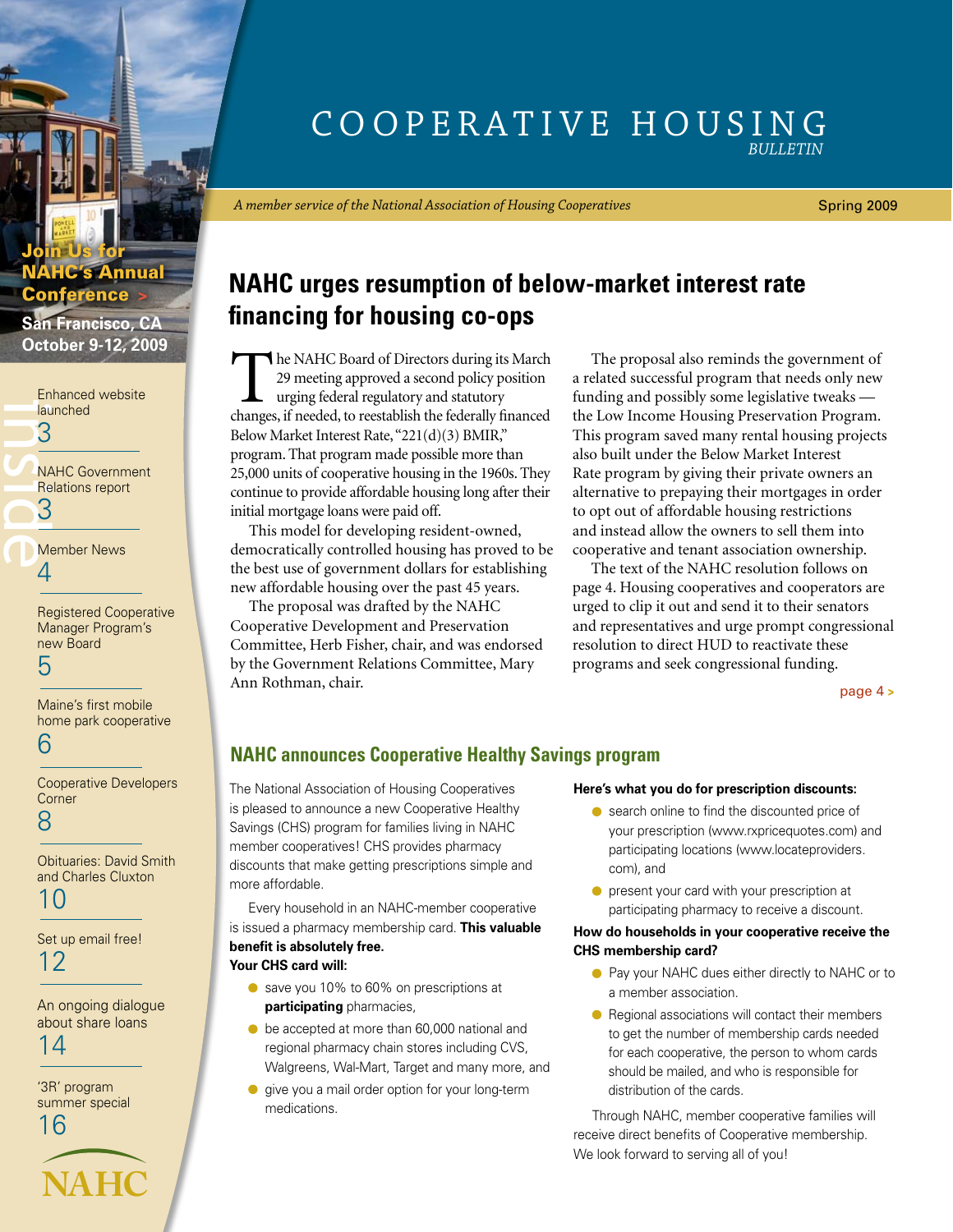### Cooperative Housing *Bulletin*

| <b>PUBLISHER</b>    | Dee Ann Walker, CAE |
|---------------------|---------------------|
| EDITOR              | Roger Willcox       |
| CONTRIBUTING EDITOR | Herb Fisher         |

Letters to the Editor are welcome! Send to Willcoxr@juno.com.

Please note our new address: 1444 Eye Street, NW, Suite 700 Washington, DC 20005-6542

*The Cooperative Housing Bulletin* is published by the National Association of Housing Cooperatives.

The opinions expressed in this publication are those of the authors and not necessarily those of the Association. This publication is distributed with the understanding that the publisher is not engaged in rendering legal, accounting, or other professional services. If legal advice or other expert assistance is required, the services of a competent professional should be sought.

Acceptance of advertising by the *Cooperative Housing Bulletin*  does not imply endorsement of the product or services advertised.

Address inquiries, manuscripts, news items, reprint permission, and responses to: Editor, NAHC, 1444 I Street, NW, Suite 700, Washington, DC 20005-6542, phone 202/737-0797, fax 202/216-9646, website: www.coophousing.org, email: info@coophousing.org.

© 2009 by the National Association of Housing Cooperatives ISSN 0097-9759



### **About NAHC**

The National Association of Housing Cooperatives is a nonprofit national federation of housing cooperatives, other resident-owned or -controlled housing, professionals, organizations, and individuals interested in promoting cooperative housing communities. Incorporated in 1960, NAHC supports the nation's more than a million families living in cooperative housing by representing co-ops in Washington, DC, and providing education and information to co-ops.

### **Mission Statement**

To represent, inform, perpetuate, serve, and inspire the nation's housing co-ops.

### **NAHC Board of Directors 2007-2009**

| President                 | Mark Shernicoff, NY*                                                          | Elected 2006       |
|---------------------------|-------------------------------------------------------------------------------|--------------------|
| <b>Executive VP</b>       | Vernon Oakes, DC*                                                             | Elected 2007       |
| <b>Secretary</b>          | Ralph Marcus, MI*                                                             | Elected 2007       |
| Treasurer                 | Linda Brockway, MI*                                                           | Elected 2006       |
| <b>President Emeritus</b> | Roger Willcox, CT                                                             | Elected 2006       |
|                           | Jackie Brown, MD                                                              | Elected 2005       |
|                           | Gregory Carlson, NY                                                           | Appointed by FNYHC |
|                           | Marlene Dau, MI                                                               | Appointed by MAHC  |
|                           | William Eaton, NJ                                                             | Appointed by NJFHC |
|                           | Herbert Fisher, IL                                                            | Elected 2007       |
|                           | Christine Gross, MD                                                           | Appointed by CSI   |
|                           | Charline Harrison-Rainey, MO                                                  | Elected 2006       |
|                           | James Knight, IN                                                              | Appointed by MAHC  |
|                           | Barbara Loatman, MA                                                           | Elected 2005       |
|                           | Bill Magee, IL                                                                | Elected 2005       |
|                           | William McKoy, MD                                                             | Appointed by PAHC  |
|                           | Barbara Meskunas, CA*                                                         | Elected 2007       |
|                           | Randall Pentiuk, MI                                                           | Appointed by MAHC  |
|                           | Alfred Reynolds, CA                                                           | Elected 2005       |
|                           | Norma Robinson, CA                                                            | Appointed by CAHC  |
|                           | Mary Ann Rothman, NY                                                          | Appointed by CNYC  |
|                           | Paul Solomon, GA*                                                             | Elected 2007       |
|                           | Hope Turner, MI                                                               | Elected 2007       |
|                           | Ruthie Wilder, MD*                                                            | Appointed by PAHC  |
|                           | Kimalee Williams, CT                                                          | Appointed by CVCHA |
|                           | All elected board directors serve three-vear terms and until their successors |                    |

All elected board directors serve three-year terms and until their successors are elected.

\* Members of the Executive Committee

### **Member Association Abbreviations:**

| <b>CAHC</b>  | California Association of Housing Cooperatives             |
|--------------|------------------------------------------------------------|
| <b>CNYC</b>  | Council of New York Cooperatives & Condominiums            |
| <b>CSI</b>   | <b>CSI Support &amp; Development Services</b>              |
| <b>CVCHA</b> | Connecticut Valley Cooperative Housing Association, Inc.   |
| <b>FNYHC</b> | Federation of New York Housing Cooperatives & Condominiums |
| <b>MAHC</b>  | <b>Midwest Association of Housing Cooperatives</b>         |
| <b>NJFHC</b> | New Jersey Federation of Housing Cooperatives              |
| <b>PAHC</b>  | Potomac Association of Housing Cooperatives                |
| <b>SEAHC</b> | Southeast Association of Housing Cooperatives              |

#### **About Bostrom**

Bostrom Corporation is the professional services firm managing the National Association of Housing Cooperatives affairs. Professional staff includes Dee Ann Walker, Interim Executive Director, Suzanne Egan, Deputy Executive Director, and Joyce Williams, Administrative Assistant.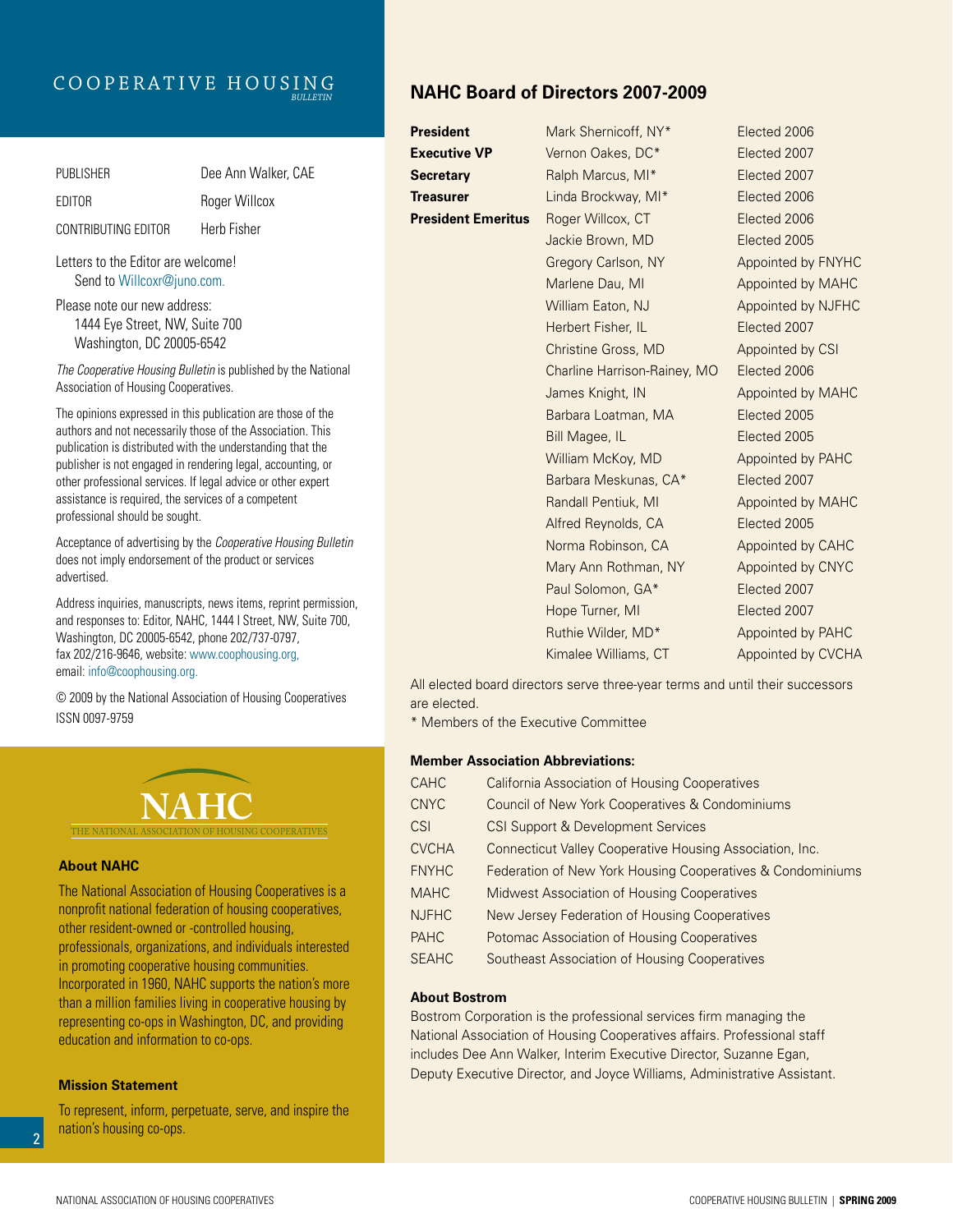## ( **NAHC government relations report** )

<span id="page-2-0"></span>**At its meeting** during the NAHC board meeting in Alexandria, Va., on March 28, the Government Relations Committee reviewed its charge. The committee, with Mary Ann Rothman as chair:

- follows legislation and seeks to initiate legislation to meet the needs of members,
	- follows HUD activities and seeks to influence HUD policies affecting cooperatives,
	- tries to keep members informed on these issues through CHB and the website,
	- $\bullet$ educates members regarding opportunities to use programs or otherwise advance their cooperatives,
	- educates members regarding ways to conduct their own advocacy efforts
	- $\bullet$  educates members in collaboration with member associations whenever possible — regarding opportunities at state and local levels,
- **•** seeks member support when grassroots lobbying efforts are needed,
- builds coalitions with other organizations for more effective advocacy (NCBA, NAHMA, CAI, NHC), and
- $\bullet$  interfaces with other committees to facilitate their board-approved agendas and the implementation of NAHC policy.

Currently, the committee is focusing on available funding opportunities to pass along to individual cooperatives. There is a new REAC protocol that cooperatives subject to REAC inspections should learn about. The new Section 8 contract administrator contracts will be published in the near future. The new NAHC website should include a frequently updated column on matters of this sort.

The committee has prepared a study of resources that could be tapped to protect the income of cooperatives, condominiums and home owner associations when individual members default. It put in quite a bit of time preparing a chart of possible funding sources. The chart and report will be posted on the new NAHC website and is worth a special visit! **CHB** 



NAHC launched an updated website this month, thanks in part to a generous grant from NCB, the National Cooperative Bank.

New features on the site include timely legislative and regulatory updates, member-only and Board of Directors sections, a library of Cooperative Housing publications, cooperative housing manuals and publications for sale, and an expanded and ever-growing resources section.

"We are using this enhanced site to provide our membership with easy access to the data from our many member services," said Greg Carlson, NAHC Website Committee Chairman. Carlson highlighted the Legislative Section in particular, which includes timely news updates from the NAHC Government Relations Committee, such as the recent posting of Funding Opportunities available through the various economic recovery packages.

The site also offers cooperative housing information to the public from the NAHC inventory of information produced over the years.

"We look forward to enhancing the information for the NAHC membership and carrying out NAHC's mission to serve the

nation's housing cooperatives," Dee Ann Walker, NAHC Executive Director, said in announcing the updated site.

Visit the site now[,](www.nahc.coop)  www.nahc.coop, and add the website to your list of frequently visited sites.



### **Member-only section**

Member cooperatives received an email with the Member Only login information for the website. Phone the NAHC office at (202) 737-0797 if you need the password. Please note that if you did not receive the email that means your email address needs to be updated with NAHC. Simply send an email to info@nahc.coop with "NAHC member new email address" as the subject line.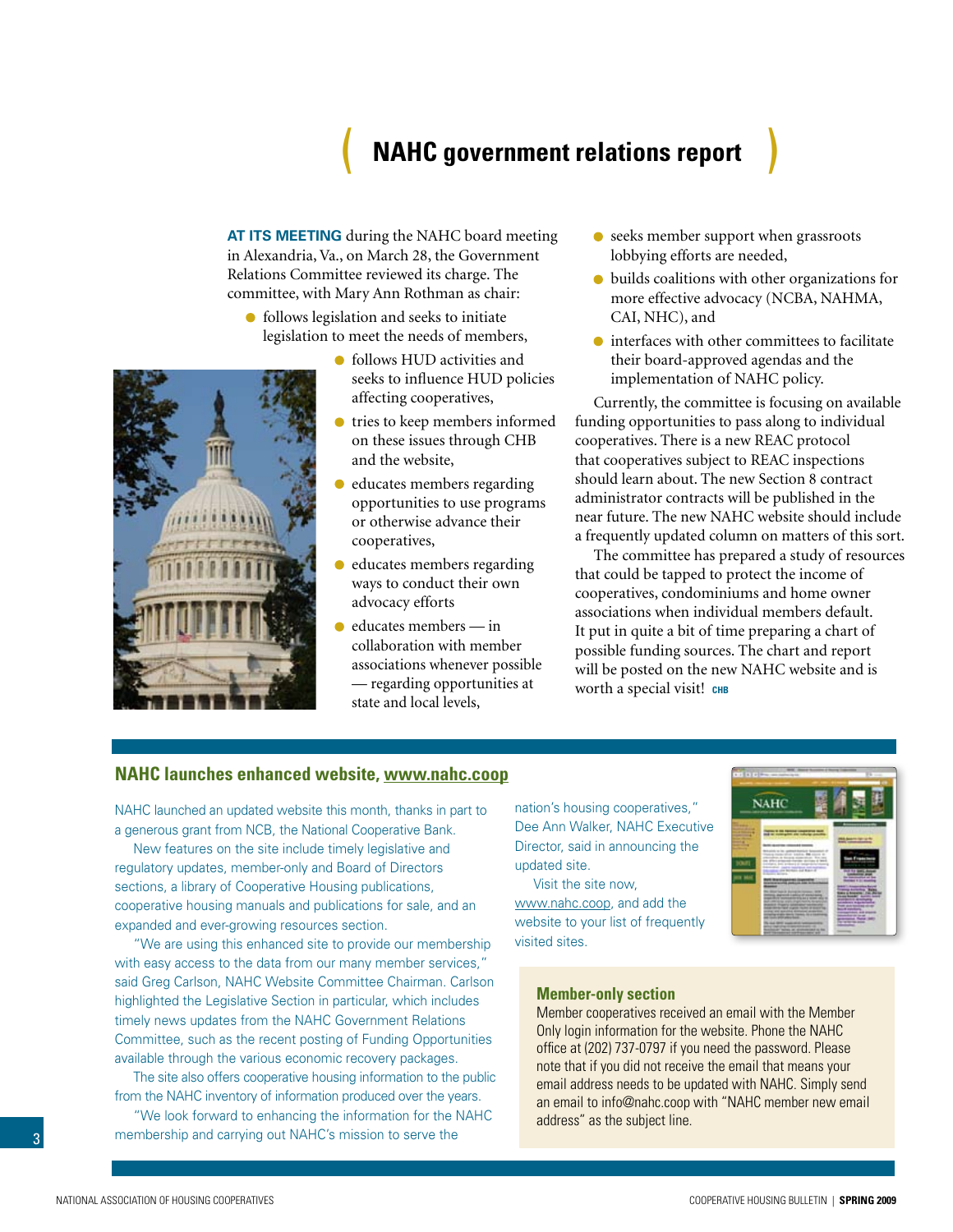<span id="page-3-0"></span>NAHC urges resumption [\[continued from page 1\]](#page-0-0)

### **Text of the NAHC Board Resolution**

### **Proposal to rejuvenate and renovate the below market interest direct government loan and the low income housing preservation program grant authorizations for occupantowned housing cooperatives**

Whereas, empirical evidence indicates families at 80% to 95% or so of median income (above affordable housing/Section 8 limits and generally considered moderate income) cannot handle any mortgage payments whatsoever and that 95% to 140% or so of median income can handle principal repayments at no or at about 1/2% or so interest;

Whereas, families in those income areas are in need of a government housing program adjustable for families at appropriately set income maximums;

Whereas, the precedent of direct government lending through GNMA in the 221(d)(3) BMIR program of the 1960s and 1970s when the government funded the permanent take out loans at 3% interest, and the cooperative component of that program was highly successful with the government and the private

### MEMBER NEWS

### **The Federation of New York Housing Cooperatives and Condominiums has developed some new programs.**

FNYHC has held the first of a series of membership services seminars on "Health Insurance and Long-Term Insurance," including group rates and personal home consultations.

It also has started a column in a local newspaper titled "Ask the Professionals" and is getting a great response to the Q&As.

FNYHC held its first annual Professionals Dinner on March 17. Chaired by Mona Shyman, executive vice president, the event was attended by more than 120 professionals from the world of co-ops and condos. Major subjects reviewed by the guest speakers included long-term care insurance; co-op and condo legal fees, which generally are recovered only if the co-op or condo wins the case; and various kinds of insurance that co-ops and condos need to consider.

FNYHC Executive Director Gregory Carlson explained that the stimulus package provision of an \$8,000 tax credit for first-time homebuyers, including purchasers of co-op shares and condos. The tax credit does not have to be paid back.

The event was sponsored by Bargold Systems, Hankin & Mazel PLLC, Cesarano & Khan PC, Island Abstract Inc., A .Michael Tyler Management Co. and MHS Consultants.

For more information on FNYHC, visit www.fnyhc.coop.

lenders who bought the loans from GNMA now 40-35 years out are getting paid in full with interest;

Whereas, the success of housing cooperatives under this legislative program is in contrast with extremely high default rates on similar loans made to nonprofit and limited dividend owned rentals, which had a high rate of failure;

Whereas, housing cooperatives insured under Section 213 of the National Housing Act produced an exemplary experience of such few defaults that Congress enacted the 213 cooperative mutual mortgage insurance premium fund leading to substantial rebates to 213 cooperative from funds not needed to meet governmental actuarial reserve standards for the 213 program; and

Whereas, when rental mortgagors under 221(d) (3) below market interest program began preparing mortgages at their 20th year anniversary, Congress authorized LIPHRA program grants. The government gave up front grants to acquire and rehab these properties for cooperative and/or tenant association ownership, not investment ownership. Some were structured with membership/share sales on installment basis at a 1% interest rate with 1/2 of the repayment returned to HUD and the other 1/2 of principal and the interest retained by the cooperative.

NOW THEREFORE, it is resolved that Congress enact

- 1. for the appropriate income maximum group, between 85-100% of median income, grants to housing cooperatives to acquire and rehab properties, with membership/share prices set a levels with installment subscription prices and payments set at levels to accommodate various groupings within the targeted income range with a program for partial reimbursement of grant money from the membership/share subscription prices. LIPHRA program planning and implementation provides procedures and documentation, which would usable for this program.
- 2. for an appropriate higher income maximum group, capped at 150% of median income, direct government mortgage loans at 0% to 2% interest rate for various groupings within the targeted income range for housing cooperatives. HUD has all of the (d)(3) BMIR regulations and documentation already in place, which could facilitate this program.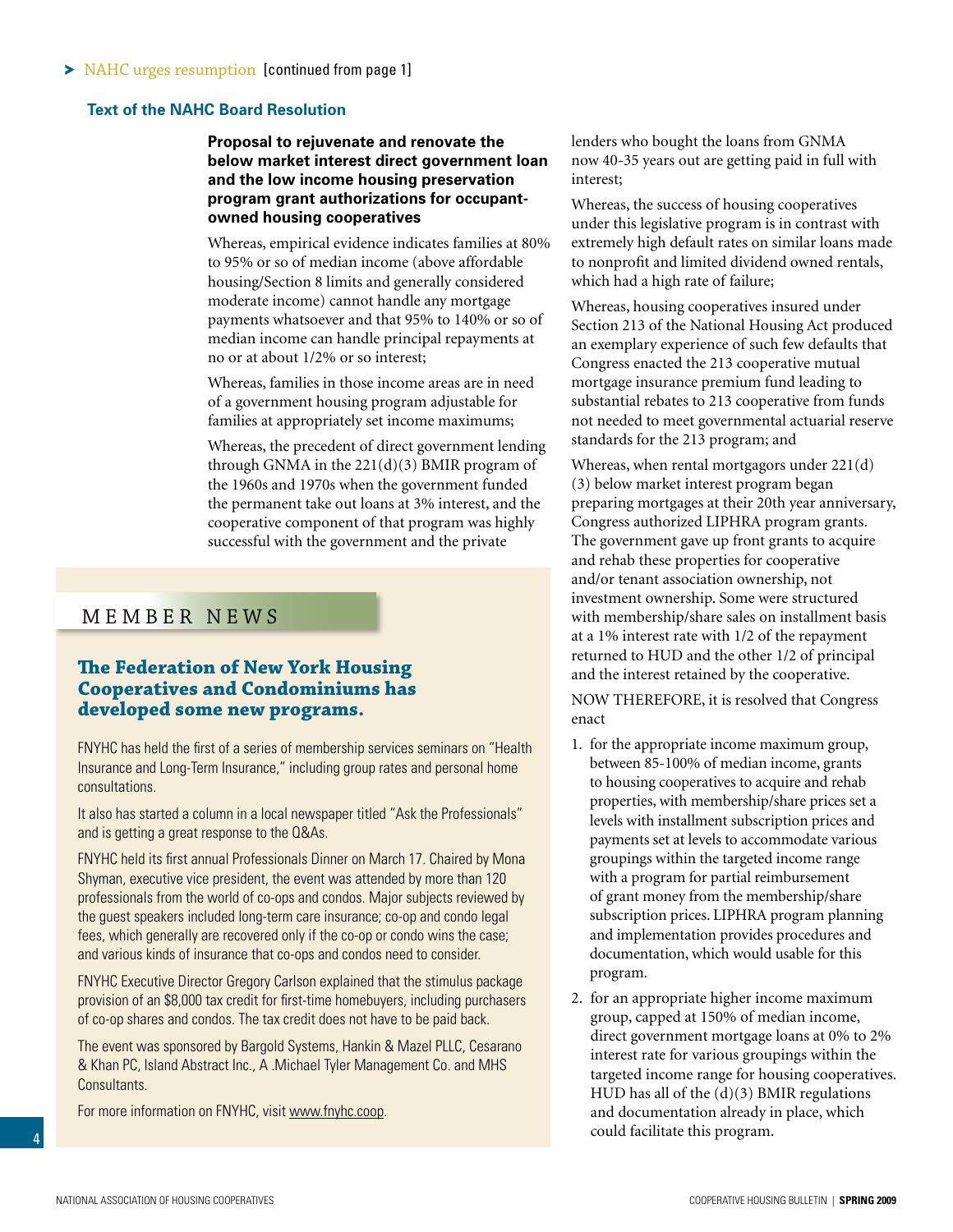## **New RCM board members confirmed, two vacancies remain**

<span id="page-4-0"></span>

### **The Registered Cooperative Manager**

(RCM) program has a new Board of Governors, confirmed by the NAHC board at its March 2009 meeting. The current board members are:

- Gregory J. Carlson, chair, Carlson Realty Inc., Forest Hills, N.Y.
- Vernon Oakes, Oakes Management Inc., Washington, D.C.
- Ralph Marcus, Marcus Management Inc., Farmington Hills, Mich.

The current RCM board is seeking to fill two more seats. This RCM board will determine what the RCM program will look like in the future. The board primarily meets by conference call, and there will be very little impact of

and cost associated with traveling. If you are interested in being part of the RCM Board, we invite you to apply. Email a résumé or bio to RCM Chair Greg Carlson at crealty@nyc.rr.com.

### **RCM courses**

The RCM board will produce the "3 in 1" course again at the beginning of this year's NAHC Annual Conference in San Francisco, as well as two additional seminars on RCM-related topics, to be announced.

RCM Board of Governors certify a successful applicant as a Registered Cooperative Manager and certificate holders pay annual dues to maintain the certification, receive additional educational and training programs, and an informative RCM Newsletter.

Visit the 2009 NAHC Annual Conference section on www.nahc.coop for up-to-date conference information. **chb**



**OCTOBER 9-12, 2009** 

*Click here to go directly to the [Annual Conference page on the](www.coophousing.org/DisplayPage.aspx?id=120&bMenu=78&bItem=120)  NAHC website.* 

**The Hyatt Regency San Francisco** offers world-class views of the famous bay, ferry and bridge, gorgeous waterfront, easy access to downtown, and luxurious Four-Diamond accommodations.

The San Francisco Bay view hotel is the perfect base from which to take advantage of Embarcadero waterfront's unique cultural and recreational offerings, including:

Alcatraz Island Aquarium of the Bay Cable Cars Coit Tower Fisherman's Wharf Golden Gate Bridge Historic Sites Lombard Street Museums

Performing Arts Pier 39 San Francisco Zoo Shopping The Exploratorium Wine Country Yerba Buena Center for the Arts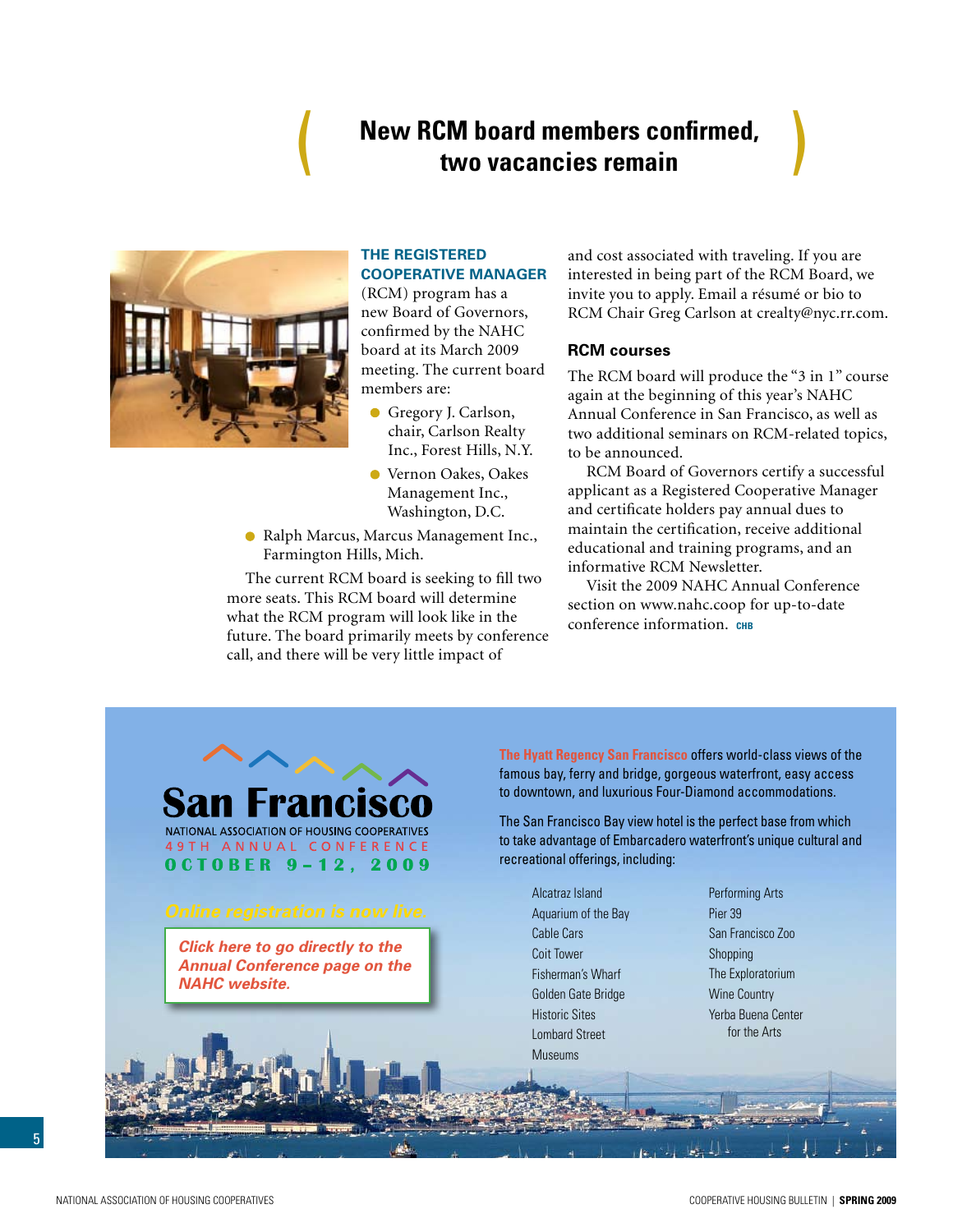## **Maine gets first mobile home park cooperative**

*By Dieter Bradbury*

## <span id="page-5-0"></span>**Medomak residents who lived through many changes of ownership and rent increases are now in control**

This article on Maine's first mobile home park conversion is reprinted with permission from the Kennebec *Journal-Morning Sentinel*. It is an example of why such conversions are the fastest growing kind of affordable housing today. As pointed out by Paul Bradley, president of ROC USA, the Medomak experience was built on a model developed by the New Hampshire Community Loan Fund.

**WALDOBORO** — The Medomak Mobile Home Park has changed hands several times since Alton "Shorty" Hayden moved there 26 years ago, and nearly every new owner jacked up the rent.

So when the prospect of a sale came up last year, Hayden, who lives on Social Security, worried about whether he would be able to pay his bills.

He doesn't have to worry anymore.

When the property changed hands last month, it wasn't an absentee investor who signed on the dotted line. Instead, the park is now owned by the 80-year-old Hayden and other residents.

> The purchase, financed by the Genesis Community Loan Fund, makes Medomak the first cooperatively owned mobile home park in the state. The nonprofit fund hopes the project will be a model for similar ventures aimed at stabilizing living costs in an important but often overlooked segment of Maine's affordable housing market.

For Hayden and other park residents, the purchase means security, a measure of independence and relief from the threat of dislocation.

"If somebody else had bought it, there might be 50 of us out beside the road," he said.

Maine has about 550 mobile home parks with roughly 19,700 lots, according to the state Manufactured Housing Board. Three-fourths of the parks are relatively small, with fewer than 40 lots.

While some parks offer mobile homes for rent, many residents buy their own homes, set them up in the parks and pay monthly rent for the use of the land.

Historically, many Maine parks have been "mom and pop" operations, with owners who live in or near the park and provide snowplowing and other maintenance.

But more and more parks across the country are being purchased by nonresident investors who are looking for cash flow, said Yvonne Mickles, mobile

home park organizer at the Genesis Fund.

She said the buyers typically boost rents, hire a property manager and may or may not invest money back into a park for the upkeep of roads, sewers and other systems.

"It really is a big opportunity to make money," she said.

The Genesis Fund, established in 1992, solicits contributions or low-interest loans from individuals and groups, then uses the money to finance affordable housing and support technical assistance.

In 2006, the fund launched its mobile home park program, hoping to organize park residents to compete with private buyers as Maine parks went on the market.

The Medomak park, which opened in 1971, includes about 58 lots on a gently sloping, partially wooded parcel not far from Route 1 in Waldoboro. The residents include a mixture of families and retirees, most of whom own their homes.

Hayden said the residents pay monthly rentals of \$150 to \$230 on top of any mortgage payments on their mobile homes, many of which date back to the 1980s or earlier.

It's a quiet place on a weekday in late winter, with an occasional pickup truck splashing into a muddy driveway and a cool wind lifting the pine boughs that shade many of the homes.

### **Timing was right**

Roger Mank, 81, a widower who lives in a doublewide just inside the park entrance, has been here since the place opened. He has watched several owners come and go, including at least one who went bankrupt.

Mank was part of a group of residents who tried to form a cooperative a few years ago but failed.

"There was no interest in it," he said.

But when Mickles approached residents to pitch the cooperative idea again last summer, there was more interest, because residents had heard an out-

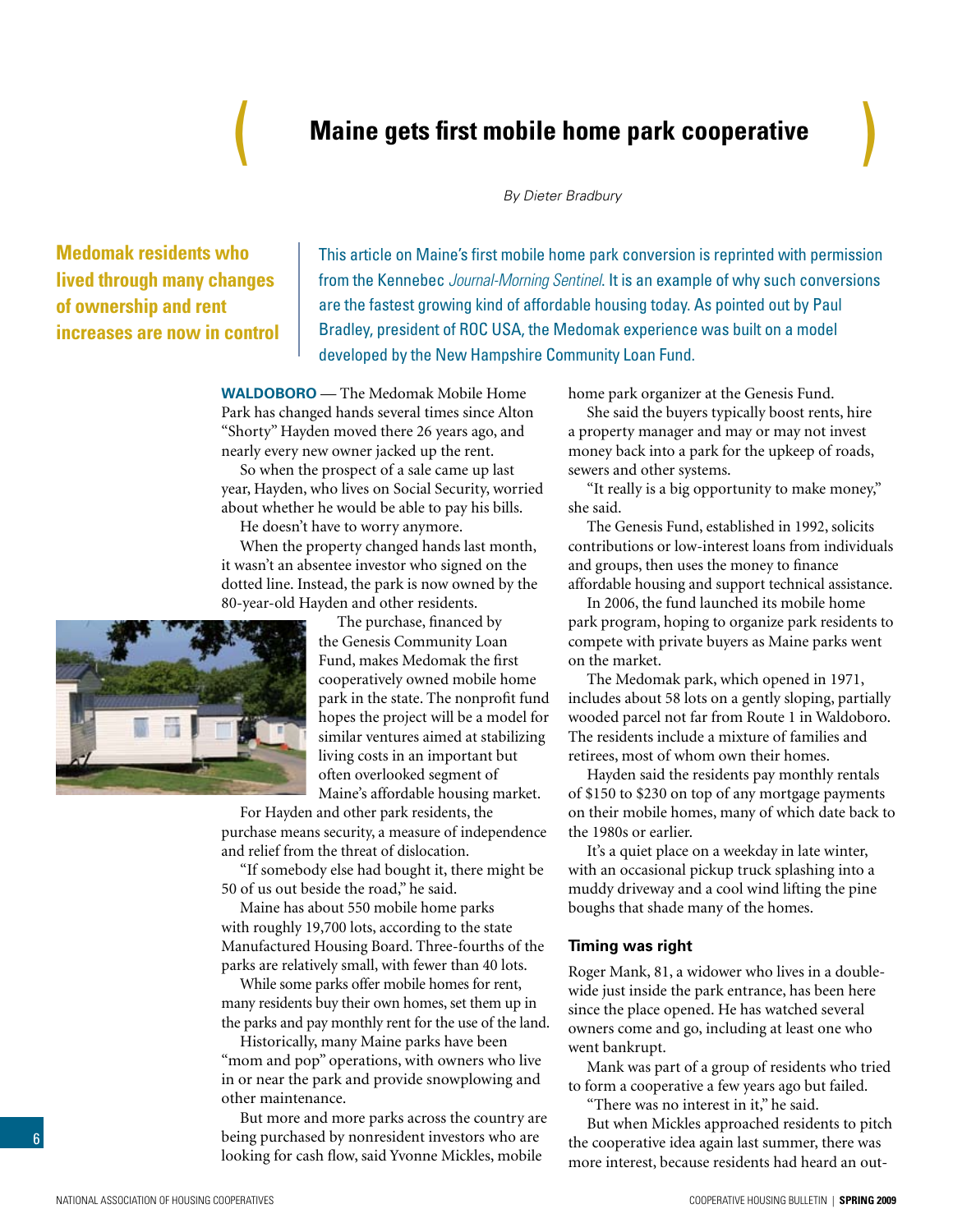of-state buyer was looking at parks in the area.

"A lot of us are on fixed incomes," said Hayden. "We couldn't afford much of anything."

After discussions with Mickles, 24 of the 32 homeowners agreed to form a cooperative that would buy their park for \$410,000, with financing by the Genesis Fund. Monthly payments on the 30-year mortgage will be covered by income from lot rentals.

Mickels hopes the eight home-owners who haven't joined the cooperative yet will agree to participate soon. Those who don't join will likely be charged a slightly higher lot rent, Hayden said.

The cooperative bought the park from Midcoast Maine Community Action, a nonprofit organization that had owned the property since 1993.

The agency's executive director, Jessica Tysen, said Midcoast was the only organization managing low-income housing in the region at the time. She said the agency hoped to form a cooperative but was unsuccessful, in part because many of the tenants were renters rather than homeowners.

Midcoast was able to help many people buy their homes over the years, but now other agencies are in the housing business, and Midcoast decided to sell the park and focus on other services, she said.

"We were very excited that our original purpose was going to be achieved with Genesis," she said.

The park cooperative held its first meeting at the local VFW hall on Saturday [March 21] to elect officers and begin discussing rents and other items of business.

Hayden said residents will be setting a new rental rate somewhere between \$150 and \$230, the present range of monthly rents in the park. Some of the income will be set aside for maintenance and improvements, based on decisions made at cooperative meetings.

Mickles, at the Genesis Fund, hopes the

Medomak effort will inspire other cooperatives in Maine, particularly in Bowdoin, Saco and Veazie, where she has already met with residents.

### **Forerunner in sight**

The Genesis program is modeled after a mobile home park venture in New Hampshire, where the New Hampshire Community Loan Fund has helped to organize about 90 cooperatives. That accounts for about 20 percent of all the mobile home communities in the state.

Like the New Hampshire organization, the Genesis Fund will provide or arrange financing and offer long-term assistance, if needed, with managing a cooperative.

In New Hampshire, banks offer more favorable loan rates and homes sell faster in resident-owned parks, according to a study by the University of New Hampshire.

Mobile homes are much less costly than stickbuilt houses, Mickles noted, costing about \$40,000 to \$50,000 for an energy-efficient unit, compared with \$125,000 to \$150,000 for a house.

"It hits that population for home ownership that often doesn't have the opportunity because of the high cost," she said.

At the park in Waldoboro, Hayden, Mank and other residents hope ownership translates into a sense of community. They are looking forward to spiffing up the park, fixing a washed-out section of road, trimming dead tree limbs and replacing old utility poles.

Maybe they'll even reopen an old mobile home that was converted into a community building years ago, its interior walls knocked out to provide space for kids' birthdays and wedding parties.

"This can be a nice place, if you get the people in here to work together," Hayden said. CHB

### **Report from ROC USA on resident-owned communities**

ROC USA's Network of Certified TA Providers has over the past year converted nine manufactured home communities with a total of 677 homes to housing cooperatives since the formation of the network in 2008.They range in size from 20 to 170 sites.

- The New Hampshire Community Loan Fund helped establish four conversions, Mascoma Meadows in Lebanon, N.H., Loon Estates in Northwood, N.H., California Brook Estates in Swanzey, N.H., and Powder House Co-op organized in Exeter, N.H.
- Also, the Northcountry Cooperative Foundation assisted Madelia Mobile Village in Madelia, Minn., and the Pathstone Corp. assisted Champion Mobile Home Park in Elbridge, N.Y.
- In the far West, the Rural Community Assistance Corp. supported Hidden Village in Lacey, Wash., and in McMinnville, Ore., the Horizon Homeowners Co-op was supported by the work of CASA of Oregon

ROC USA was established to bring resident-owned community development services to co-ops nationwide. Growing out of the New Hampshire Community Loan Fund's 25-year record of supporting co-op "mobile home parks," it now has several national partners, including NCB Capital Impact, CFED (the Corporation for Enterprise Development) and NeighborWorks America.

ROC USA currently is operating in 29 states with technical assistance services provided through a network of 10 local and regional nonprofits, which it certified and supports. ROC USA also has organized specialized community purchase loans through its subsidiary ROC USA Capital.

For more information, see the CHB article in the August-September 2008 edition, page 16, "Paul Bradley, founding President of ROC USA" and visit www.rocusa.org.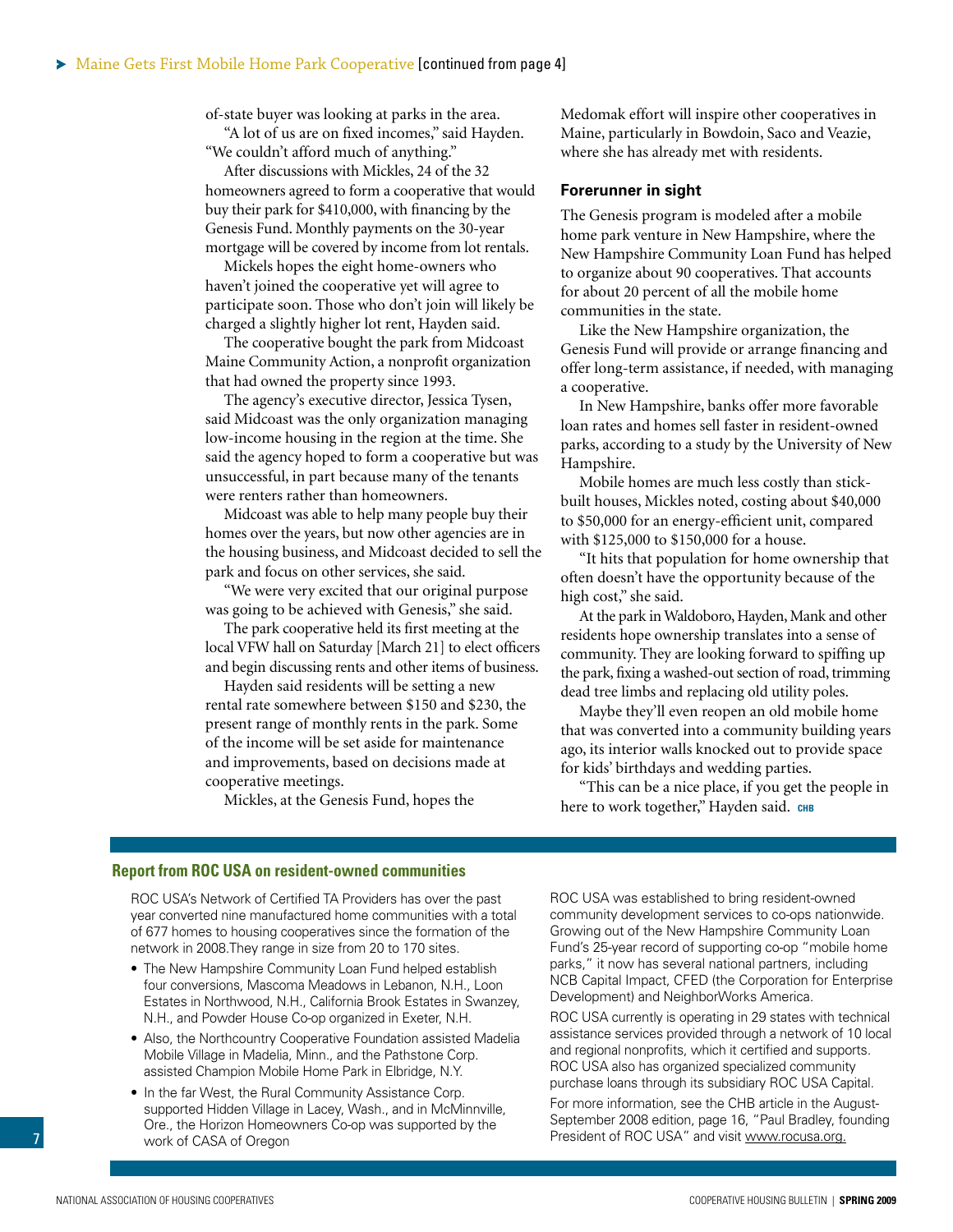<span id="page-7-0"></span>

This column of news and views is for members interested in developing or knowing about new affordable housing cooperatives and opportunities.

### **Condo conversions now a two way street?** *By Roger Willcox*

Over the years, there has been a lot of soul searching by co-op boards and members on whether their co-op should convert to condo ownership. While in most cases, the final decision was not to convert, for reasons spelled out in several publications\* some conversions have taken place.

Now the situation appears to be different. Dino DeMare, President, Professional Property Services, wrote us recently that:

"I can assure you this model of converting cooperatives to condominiums is for the most part **dead**. Geddes Lake Cooperative in Ann Arbor voted more than four or five years ago to convert to condominiums (80% affirmative) and this took three years to accomplish. The other Ann Arbor cooperatives (Pinelake, Forest Hills, Arrowwood and Colonial Square) have either already committed to remaining a cooperative or have taken on considerable debt that makes a conversion very unlikely.

"If you haven't noticed, condominium sales throughout the country are horrible. Fannie Mae recently tightened up lending requirements for a conforming loan in a condominium association to prohibit providing mortgages to condo owners in an association whose units are not yet 50% sold and will no longer lend money to facilitate sales where there is a 10% delinquency in condo assessments. With the home foreclosure problem shooting up, so to has the number and amount of delinquent assessments. These delinquent assessments have a spiraling effect and facilitate the downfall of many associations.

"In fact, the new model I have been working on in Michigan is converting existing condominium developments that are built but unsold into cooperatives. The use of Neighborhood Stabilization Program Funds, HOME Funds and dusting off the old FHA Programs  $(221(d)(3)$  and 213) make these conversions possible and practical. In fact I am currently working on a conversion with one of the largest condo developers in Michigan in trying to unwind various condo associations.

"NAHC & MAHC should focus in on educating developers and promoting these conversions to cooperatives.'

Herb Fisher, an NAHC Board Member, reports on inquiries in Chicago about a luxury downtown condo, partially sold but now defaulting on its conversion loan and with its condo developers considering a cooperative conversion. Some condo unit owners are living next door to developer's renters while bargain basement sales are devaluing their investments below their mortgage levels.

In Connecticut, there is one known former HUD-insured co-op converted to condo. Townhouse Gardens, a former 213 in downtown Norwalk is now known as Sono Gardens. It is struggling with a variety of tax and compliance problems. Several other Connecticut cooperatives, including St. Paul's Terrace in Norwalk and the First and Second Stone Ridge Cooperatives in Bridgeport, have postponed indefinitely any consideration of conversion.

\*See May/June 2004 *CHB* article "Benefits of Continuing as a Cooperative." A CVCHA and NAHC member, Nassau Gardens in Norwood, Mass., debated condo conversion for years but remains an LEC with a Section 213 insured mortgage.

Huntington Ridge, originally built to be a condo, is a new 100-unit, three-story apartment development on a good site in Norwich, Conn., next to a new Holiday Inn and surrounded by oneand two-story condos and within a few minutes' drive of the huge Monhegan Casino.

After three years and a change in ownership, it is nearing full occupancy — on a rental basis. Its new owners have agreed to sign an Indemnity Agreement with TechniCoop Inc., which can lead to conversion to a cooperative sponsored by trustees of the Center for Cooperative Housing(CCH), a nonprofit originally organized by NAHC. Al Reynolds and Roger Willcox are two long-time NAHC board members on the CCH Board of Trustees.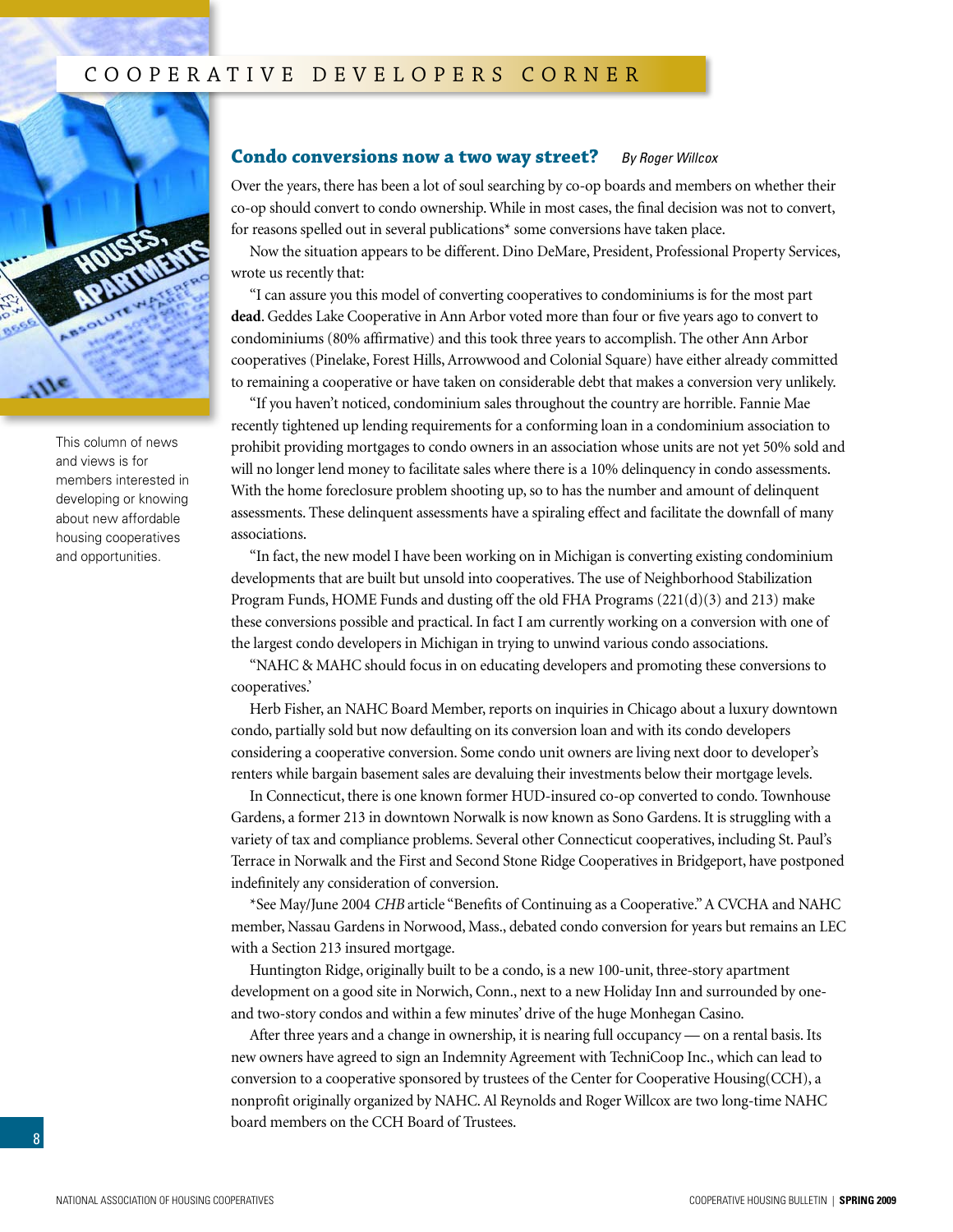#### [\[continued from page 8\]](#page-7-0)

Conventional financing appears to be available on attractive terms. All current tenants can be offered the opportunity to become co-op members by buying co-op shares with their present security deposits, which average \$1,000. The co-op monthly charges would be no higher than current rents, based on a co-op style budget, including the usual co-op reserves and expenses, real estate taxes based on current tax assessments and other costs as determined during the three years of rental operation. The conversion plan will include continuing board and member training provided by TechniCoop and Co-op membership in CVCHA.

### **New scattered site cooperatives for troubled single-family homeowners**

The Demonstration Cooperative Homeownership Project reported on in the *CHB* November/December 2008 issue is still in its formative stage. With federal funding now available on the local level, arrangements for financing the pilot demonstration co-op are being revised. And a CCH trustee in Cleveland is exploring the possibilities for another demonstration co-op in that city.

An alternative plan based on an existing cooperative acquiring nearby distressed properties also is now being considered. It would more than double the number of dwelling units in the present cooperative.

#### **BMIR/LIPHRA rejuvenation**

Of interest to developers is a recently adopted NAHC policy calling for rejuvenation of direct government loans at interest rates or zero interest rates, depending on the targeted income group and LIPHRA government grants for people with incomes below 100% of median income.

The resolution adopted by the NAHC Board of Directors is reprinted on page 4 of this *CHB*. **chb**

## **Ordering appliances at a discount through NAHC's GE/Hotpoint program is as easy as 1, 2, 3…**

### **1. Establish an account. 1. Establish an account.**

Pam Sipes<br>Pamang Sipes you have one, can't am orpes. Tod will need to If you don't already have a If you don't already have a GE account number a call associate names.<br>for the NAHC program, call Pam Sipes at 1-800to establish one. If you have 782-8031 Option 4 to establish one. If you have an account number but don't remember it, or if you're not sure whether you have one, call Pam form, available from Pam. out, a canadia from the film

2. Select the products you wish to purchase.

**2. Select the products you** number is established, **wish to purchase.** GE will send discount price and availability material directly to the account number address. Note that volume discounts may be available. Even if you're available. Even if you're not interested in order rient, you can almost<br>request a catalog of GE products from NAHC at GE products from NAHC at 202-737-0797. 202/01/01 Once your account

**3. Place your order.** 

**3. Place your order.** Call the regular GE Call the regular GE customer service number, customer service number, 1-800-654-4988, to place 1-800-654-4988, to place an order. an order.

### **The GE/Hotpoint**

**program is an NAHC member service.**



9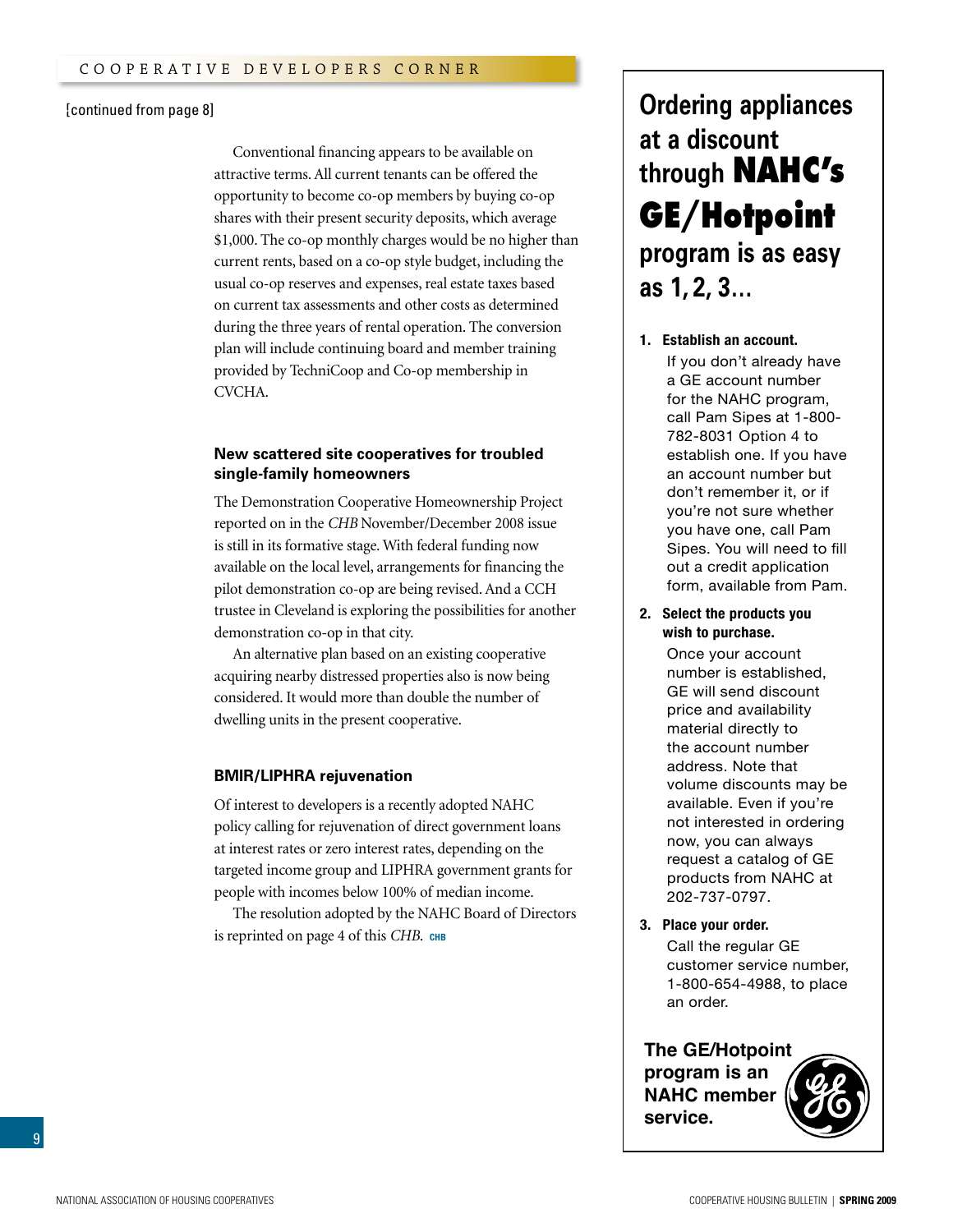<span id="page-9-0"></span>

### **David Smith**

**Dave Smith, 90, Penn South leader, co-op housing advocate**

*By Albert Amateau, The Villager Article reprinted courtesy of The Villager*

David L. Smith, a leader in the nation's co-operative housing movement and locally in the Penn South co-op, where he lived for 46 years and served as president and chairman for more than two decades, died Sat., March 14, at age 90.

He underwent intestinal surgery more than a year ago and was living with his daughter Karen Smith and her husband, Maartin de Kadt, in Penn South when he died.

A champion of affordable housing and active in civil liberties and the labor union movement over the years, Dave Smith was also a member of Community Board 4, which covers Chelsea and Clinton, in the 1980s. He was president of the District 2 School Board in 1968, when he supported community control of local schools.

But he often said his proudest achievement was his successful effort in 1986 to convince a majority of residents of the 2,820 apartments of Penn South to vote by a large margin to keep the complex a nonprofit co-op and reject the idea of allowing co-op shares to be sold at market rate.

"It wasn't a foregone conclusion," his daughter Karen, a Manhattan Civil Court judge, told *The Villager* at an informal reception in her father's memory in the Penn South community room on March 17. "Some board of directors members wanted to go to market rate, but my dad went from door to door and asked people if the middle-income co-op, built with union and public funds and dedicated to working people, should become a place where only the well-to-do could live," she said.

The co-op again voted to reject the option of converting to market rate in 1991.

Before World War II, Dave Smith was an organizer for the United Electrical Workers in Cleveland. When the war began, he worked for a while in the Brooklyn Navy Yard, where he organized for the United Auto Workers. He served in the Navy during the war.

He met his wife, Esther Frank, in 1939.

"We were both working in Camp Kinderland, a left-wing camp," he told *The Villager* in 2002 in an interview on the occasion of her death at age 77.

"My mother lied about her age, and they became engaged when she was 15," said Karen. "They got married in City Hall in May 1945 after my father got out of the Navy. That's when he found out she was only 18; he thought she was in her 20s," Karen said.

The Smiths lived in Stuyvesant Town, built

as affordable housing for returning veterans by Metropolitan Life Insurance Co., from 1947 to 1962. They were leaders in the committee to integrate the segregated housing complex on the East Side between 14th and 23rd Sts., and they helped the first black family to move into Stuyvesant Town in 1949.

"Their lawyer was Paul O'Dwyer," said Karen, referring to the late civil rights lawyer who was Mayor William O'Dwyer's brother and later was elected City Council president in the 1960s.

Dave Smith later led a rent strike at Stuyvesant Town, which resulted in Met Life's refusing the Smiths a lease, and prompted the family's move in 1962 to the newly built Mutual Redevelopment Houses Inc. — known familiarly as Penn South and financed by the government and the International Ladies Garment Workers Union.

"He insisted that the co-operators should be on the board of directors — not just the union leaders," said Karen Smith. In 1972 when residents controlled the Penn South board, Dave became board president, holding that post until 1992 when he was elected chairperson.

A major disappointment came in 1996 when cooperators voted down his proposal for an assistedliving residence on the site of the Penn South parking lot on 26th St. Two years later at the age of 80 he lost re-election as chairperson of Penn South's board of directors.

When he lost the election as chairperson, he told *The Villager* that he was disappointed, but pledged to serve co-operators whenever they needed him.

"When co-operators need someone to represent them before city and state agencies, I'll be there for them," he said.

Under his leadership, Penn South built a cogeneration power plant in 1986 providing electric power, heating and cooling for the complex. In 1991, when three-quarters of the 6,200 residents were over age 60 and the co-op was evolving into a naturally occurring retirement community, or NORC, Dave Smith was instrumental in generating public funding to provide services for seniors.

He was a member of the National Cooperative Business Association and was honored by the group in 1989. Inducted into the Co-op Hall of Fame in 1995, he had also earned the Co-operative Spirit Award in 1994. Last November, he earned the National Association of Housing Cooperatives' Jerry Voorhis Award for life-long contributions to cooperative housing.

He made a living most of his life as a salesman, first for Electrolux vacuum cleaners and then as an associate of a group that made and marketed molded shoes. Later he worked as a pension consultant.

10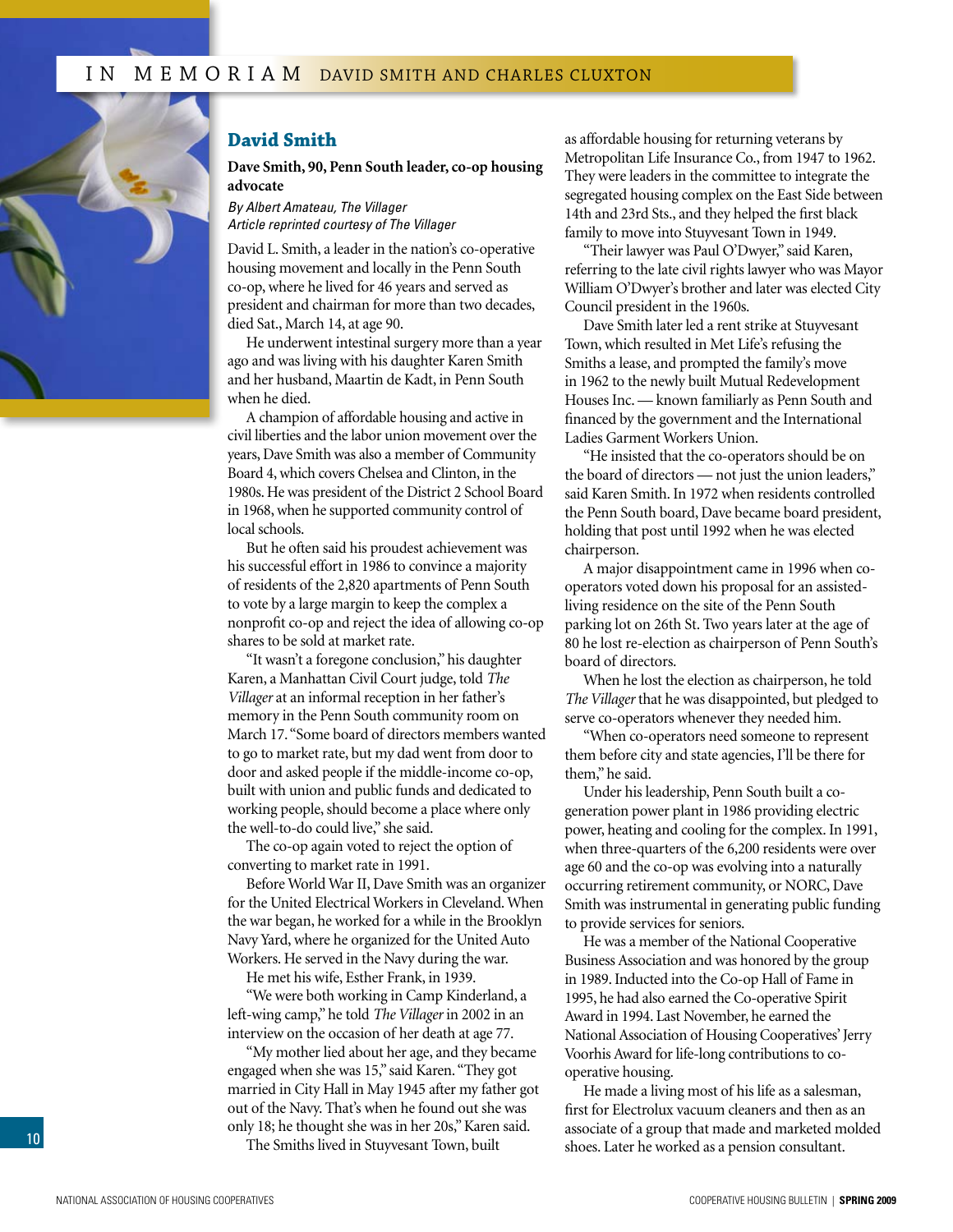"But the family business was really politics," said Karen, noting that Esther Smith was a member of the New York State Democratic Committee for 17 years and organized the Medical Committee for Human Rights, which provided medical care for civil rights demonstrators in the South during the 1960s.

Another daughter, Abbey Smith, also a Penn South resident, survives in addition to Karen. A grandson, Jesse Campoamori, and a granddaughter, Sonja de Kadt, also survive.

A May 9 memorial service was attended by several hundred people. In addition to members of Dave's family and his own cooperative, tributes were given by NAHC board member Mary Ann Rothman, former NAHC board member and Co-chair of the Coordinating Council of Cooperative, Ed Yaker, Paul Hazen, President and CEO of NCBA, Congressman Jerrold Nadler and New York State Senator Thomas Duane.

### **Charles Cluxton**

Charles Cluxton, former NAHC Board member representing CSI Support and Development Services and an NAHC Governance Committee chair, passed away on February 7. Charles loved to volunteer and that included serving as a board member of CSI from the Maryland Region from 2001- 2007 and as the CSI National Legislation chair. He also served as the development chair for new buildings and the legislation chair in the Maryland Region.

Charles was a member-resident of Walker Coop from February 2000 until his death. He served as Walker Co-op president from 2000-2002 and again in 2005-2006. He also served as a treasurer and secretary in the Walker Co-op building and chaired the membership, finance, bylaws/house rules, and office committees, and as the speaker of Congress. Charles was very active and committed to helping other people, and up until his death, was working hard to form a Civility Task Force in the Maryland Region.

Charles' other nonprofit volunteerism included:

- Tuscany/Lombardy Co-op president and sales agent
- Friends Care Inc. board member
- Friends Continuing Care Services Inc. — board member
- Windsor Hills Neighborhood president
- American Friends Service Committee — Affirmative Action consultant

Charles career included work as a psychology therapist at Johns Hopkins Medical Systems, regional director of Human Resources at Sealy Mattress, personnel manager with Hochschild, Kohn, and a planning manager at Martin-Marietta.

Charles' smiling face, helpful hand and constructive comments will definitely be missed. CHB

*Only \$1500 for up to 10 participants!*

### *[Summer Special: See page 16](#page-15-0)*

# Your **Housing Cooperative** deserves the **best governance!**

**NAHC provides custom designed training courses presented at** *your* **cooperative using** *your* **governing documents.**

.



Book your specialized training course today. Contact NAHC at 202-712-9029 or [info@nahc.coop](mailto:info@nahc.coop)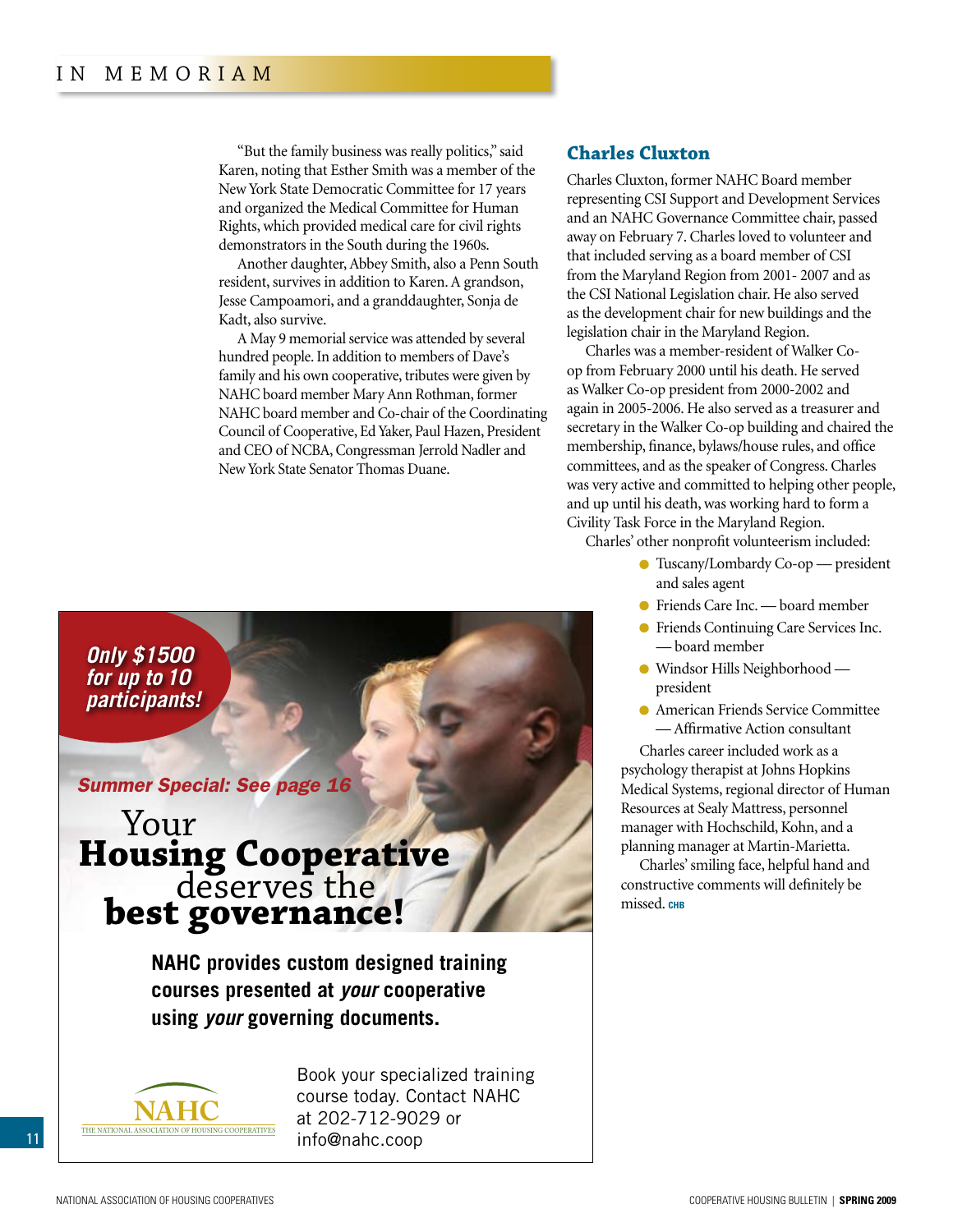*"Helping NAHC Members Get Online"*

## <span id="page-11-0"></span>**Free email!**  Part 1 in a series,<br> *"Helping NAHC* **Start to use the Internet** *Members Get Online"*

*By Suzanne Egan, Deputy Executive Director*

**Free email!** Did we catch your attention? There are a number of companies that provide free email service, such as Yahoo!, Gmail, America Online and Hot Mail, to name just a few. With an email address and Internet access, you have access to family members and business colleagues and 24-hour access to NAHC resources and the countless websites that provide free information.

Here are a few simple steps to start you on the way to easy and free communication with friends and family! Make sure to have some email addresses of family or friends to start emailing once you have set up your account.

**1 > Visit the website** of these free email companies to set up your address. How do you visit a website? Ask a family member for help or find free computer access at your library or a public computer at a local community or senior center.

**2 > Open a web browser,** which is a program that allows you to access the World Wide Web, by using the computer mouse to double click (press down on the mouse twice!) on the icon on your computer. Most likely you will use the Internet Explorer browser. Firefox is another good choice, but you have to download and install that program. If you are using a Macintosh computer, you should use the Safari browser program.

> **3 > Type the website** of any of these companies in the address bar at the top of the browser program, then press the "enter" key. Type in the website address exactly as it appears below.

| America Online | https://new.aol.com/                                                                                       |
|----------------|------------------------------------------------------------------------------------------------------------|
| Google         | www.google.com/accounts/<br>(click on Create an account now<br>at the bottom right part of the<br>website) |
| Yahoo!         | https://login.yahoo.com/config/<br>$mail?$ int $l = us$                                                    |

**4 > Look for the "free email"** or registration page. You will need to supply registration information to get started. Come up with the "user name" you will use. A user name is a common computer term, and for your email address, it's the letters and/or numbers used to identity your email address. For example, in info@nahc.coop, "info" is the user name.

### **5 > You will be asked to create a**

**PASSWORD TOO.** For safety's sake, make this a combination of letters and numbers. Your password should be easy to remember yet secure enough so that others cannot guess what it is.

If your email provider offers a tutorial, use that to familiarize yourself with their program. The software will look similar each time you log in, whether you are accessing your site from a home computer or the library.

Is the computer mouse new to you? Try your hand at computer Solitaire. It was added to computers to help people get used to using the mouse to move around the computer screen faster!

**6 > Now test your new address!** Send an email to a friend. Feel free to use info@nahc.coop, our general email address, to conduct a test.

[page 13](#page-12-0) **>**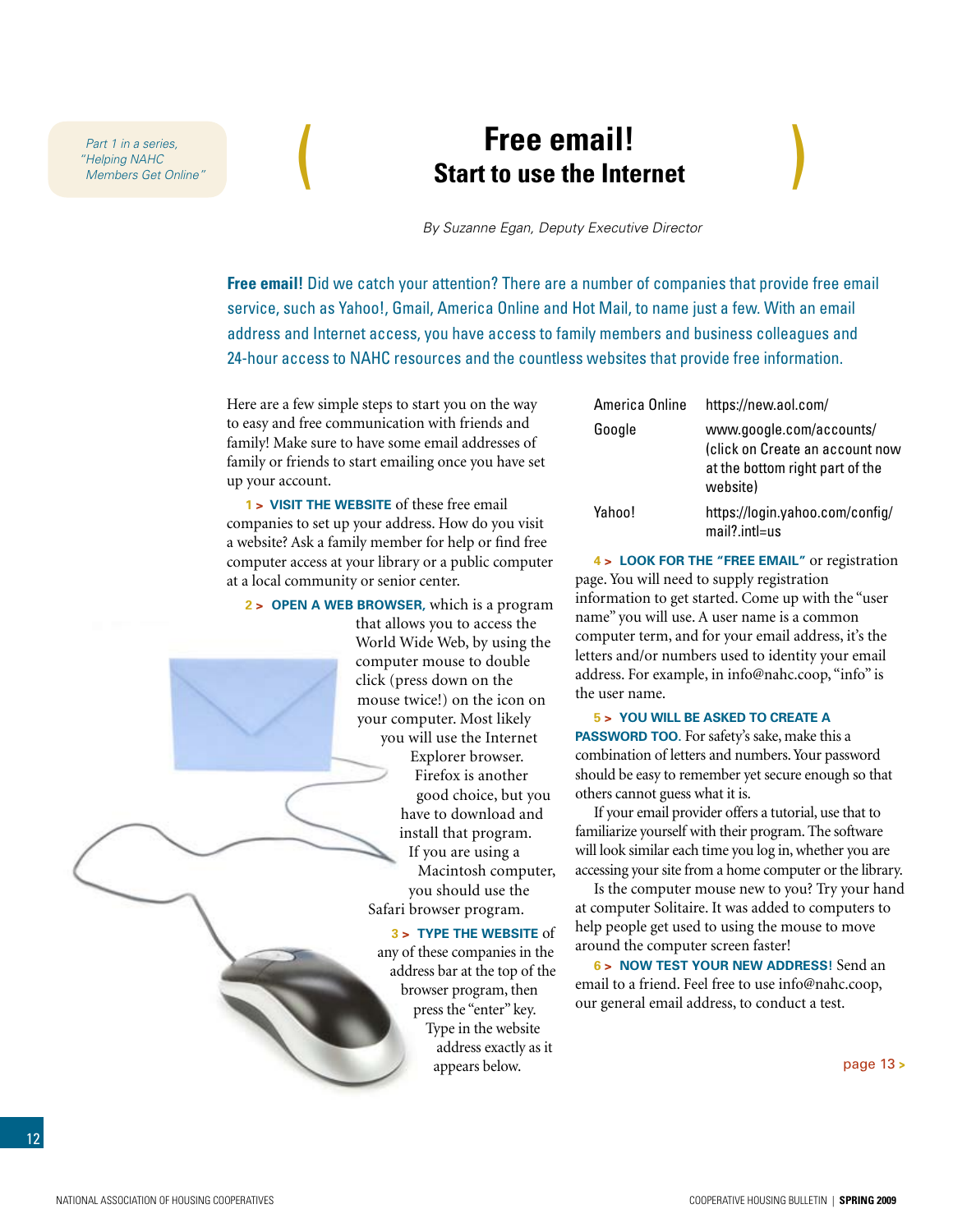### <span id="page-12-0"></span>**More online tips**

Now that you're online, visit some of these helpful sites.

### *Newspapers*

With some papers around the country reducing the days that they print, many newspapers have more news and content on their websites than they have in their print editions. Get comfortable with the web by visiting the website of your local newspaper. Click on the headlines and learn to work your way around the site!

Here're some newspaper sites:

Atlanta Journal-Constitution: www.ajc.com

Boston Globe: www.boston.com/bostonglobe

Detroit Free Press: www.freep.com

New York Times: www.nytimes.com

San Francisco Examiner: www.sfexaminer.com

USA Today: hwww.usatoday.com

Wall Street Journal: www.wsj.com

### *NAHC.coop*

Our relaunched website offers a Resources Section with a library of housing cooperative

information. Our Members Only section has a library of NAHC newsletters, past articles from the *Cooperative Housing Journal*, conference presentations and timely updates on legislative issues.

The Programs and Services area of the site links you to pages on the Annual Conference- where you may download the complete conference brochure, and pages on both the 3Rs Training and RCM topics, plus general marketing tips for your cooperative.

Become familiar with our Search feature too, located at the upper right hand corner of the site. Type in the key word on any cooperative housing topic and articles on that topic within in the site are listed.

Email us at info@nahc.coop for the member password needed to access this part of the website.

#### *Search engines, such as Google*

"Google." Have you heard that term a lot lately? Google is a company that has a free website tool to search the Internet on any topic you can think of. Open Internet Explorer or whichever browser you are using, and type www.google.com in the address area and push the "enter" button. Next type "computer email tips" in the box in the middle of the screen, then use your mouse to click on the "Google Search" button on the screen. You will see a list of articles on your topic. Use your mouse to click on any of the underlined blue terms; these are links to websites on your topic. Remember Google, since search engine sites like this are very helpful for finding information on any topic in which you're interested.

Email us at info@nahc.coop with topics that would be helpful in this area. CHB

*Part 2 of this series will focus on email tips, adding email addresses to your online address book and using the internet to share photographs with family and friends.*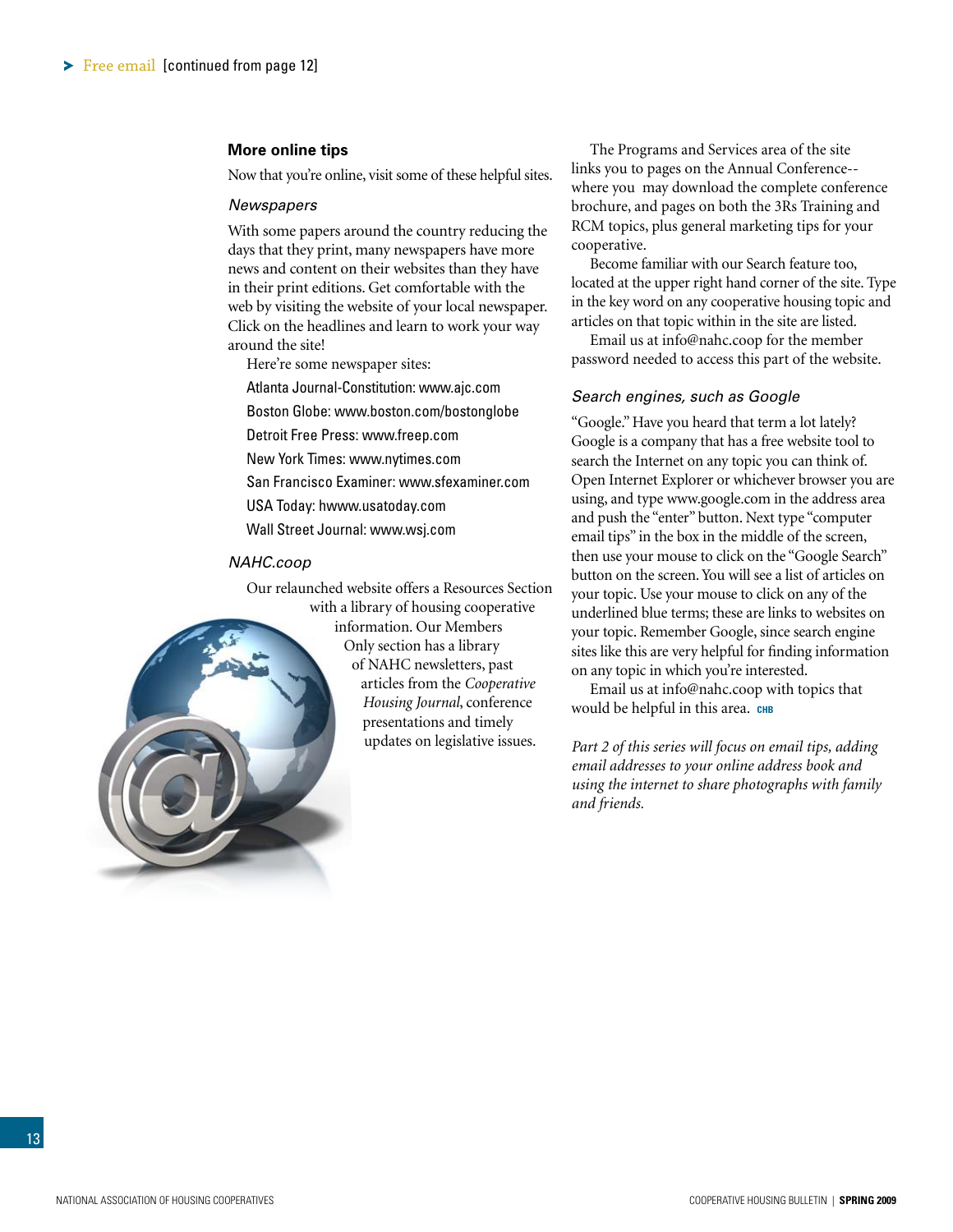## ( **An ongoing dialogue about share loans** )

*By Herbert H. Fisher* 

<span id="page-13-0"></span>A dialogue started in the last issue of the *Cooperative Housing Bulletin* regarding share loans. This article continues that discussion with a broader and different point of view.

This writer has long been an advocate of share loans for housing cooperatives that are appropriately structured to use them. My concern is that the use of share loans may be inappropriate for affordable housing cooperatives, unless they were initially created using share loans and now have share prices which applicants will pay and it makes sense to use share loans.

### **A definition**

**A share loan is one where the membership/share is used as collateral to secure the repayment of an advance of money by the lender.** 

A share loan is one where the membership/share is used as collateral to secure the repayment of an advance of money by the lender. The lender can be a bank, credit union, non profit entity or individual. The loan can be for the purchase of shares by a cooperative applicant or for use by a cooperative member for improvements or other purposes

### **First, a little background**

Cooperatives, by their very principles and philosophy, are economic entities. These entities provide services to the owners of that entity.

The number of shares issued by a cooperative will differ depending on the purpose for which and how it was created. Cooperatives with the ability to issue unlimited memberships/shares provide an ownership interest only through cooperative issued membership/share purchases, not through the resale of those interests. For example, grocery store cooperatives issue unlimited memberships/ shares to all customers desiring to be members/ owners. In this case, there is no intrinsic value in the ownership of a share to an outsider and these kinds of shares are not normally permitted to be resold. Another difference would be cooperatives with the requirement to limit their memberships/ share issuances because there are physical or other limiting factors. One example is employee owned cooperatives whose memberships/shares are limited to the number of job positions, at any given time. Here again memberships/shares may not be resalable, but redeemable from the cooperative under stipulated circumstances. Or, they may be saleable to

new employees hired to fill positions being vacated.

Housing cooperatives generally have a limitation based on the number of dwelling units available which determines the number of memberships/ shares to be issued. That creates value enabling the resale of shares by the members/shareholders.

### **Cooperative share loans are personal property**

Loans on housing cooperative shares, which are limited in number, are secured by a specific asset for which there is a market. If there is a buying market, then the memberships/shares will have value and lenders will consider taking them as collateral to secure a loan.

Cooperative housing shares are classified as a personal property and the loans secured by them are personal loans. They are not real property and not realty loans. The share lender's collateral is the share and lease/occupancy agreement and not the real estate so the value of the real estate is not of primary importance, but the cooperative's history and future success is important and also the creditworthiness of the borrowing member/shareholder.

#### **Share loan programs**

Some cooperatives had share loan programs initially built into (or quickly became an integral part of the sales program on an on-going basis). As long as share loans are available to credit worthy members/ shareholders and the cooperative is financially and operationally sound, share prices will maintain themselves as will the value of financed single family homes or condominium units. If real estate loans dry up then we will experience, as we are now, a drop in values, which are affected, of course, by other factors as well. This can happen irrespective of the credit worthiness of the purchaser. If the financial condition of a cooperative with financed memberships/shares becomes negative or if its ownership is threatened, by deteriorating conditions, for example, its memberships/shares also become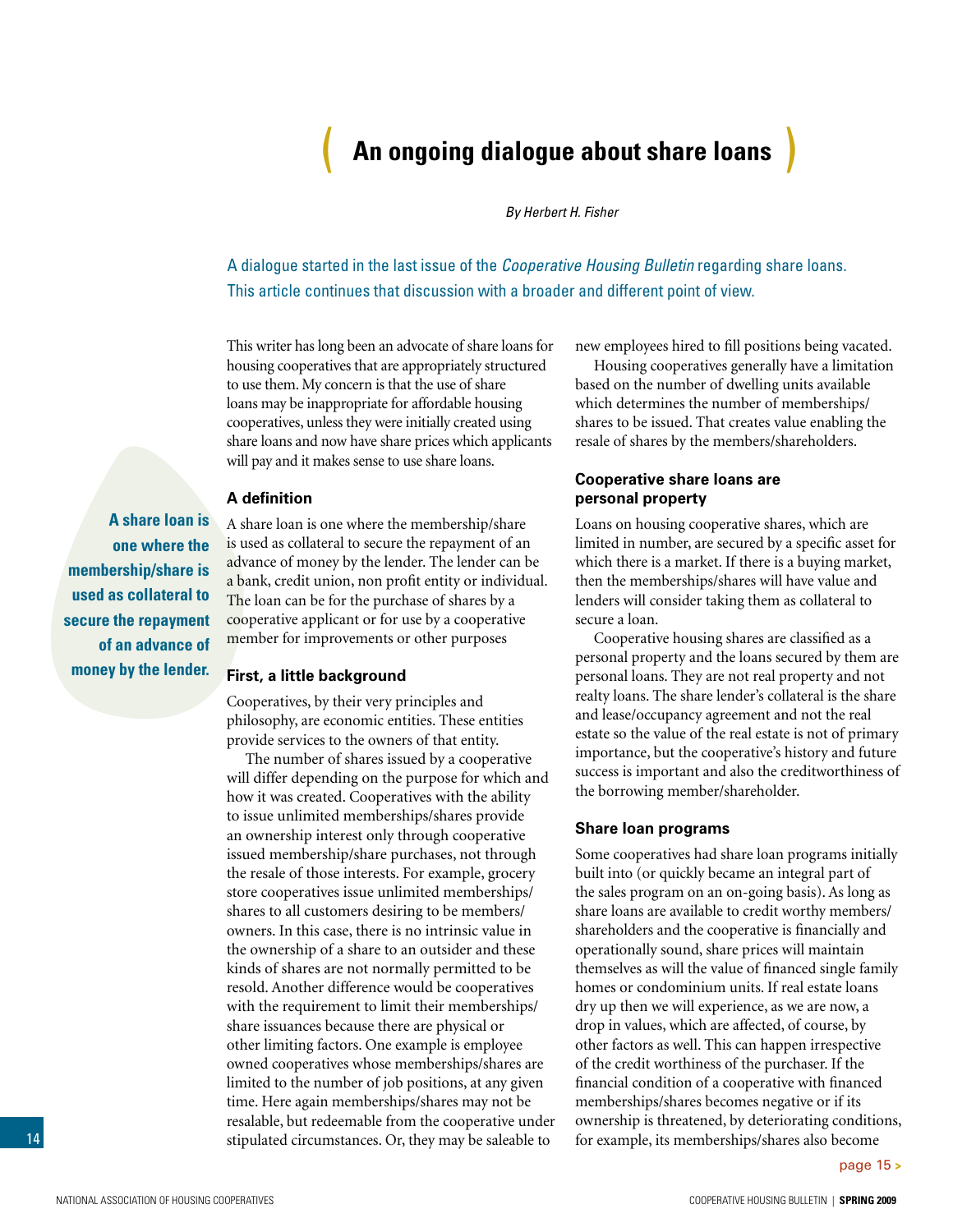<span id="page-14-0"></span>less attractive as collateral irrespective of the credit worthiness of the purchaser.

An example, General Motors shares were much more attractive collateral 5 years ago then they are today.

The experience of older, middle income and some upper income cooperatives generally has been that their memberships/shares started with all cash sales mainly because the cost was able to be handled for cash only. But, as home values and condominiums prices skyrocketed with easily available loans, they sought ways to bring higher prices for their membership/shares by permitting members/shareholders to borrow which made it easier for applicants to pay higher than cash prices for the memberships/shares. Once into the share loan practice it becomes a necessity to maintain those prices. The loss of the source of share loans will mean that members/shareholders who paid higher prices by utilizing share loan borrowing may take a loss when they have to sell for cash prices.

This raises the question of what is a real value and what is an inflated value. A question that probably should have been raised with respect to single family homes and condominiums in the high interest rate period of the late 80s and early 90s.

The history of HUD related cooperatives, and particularly the affordable and subsidized cooperatives (outside of the 213 market rate program and the Atlanta experience reported in the last CHB issue) is that share loans have not infiltrated membership sales programs, in spite of the need, in some cases,, to support higher prices. Affordable housing cooperatives have remained outside the scope of share lenders. In part, this is due to a lack of availability of share loans under \$50,000. The finance industry has found such loans not economically feasible. This, in part, has caused many cooperatives who had considered share financing to reject the concept.<sup>1</sup>

#### **The Rochdale principles**

The Cooperatives operating on a cash purchase basis are, in fact, conforming to the Rochdale principles, which emphasize cash and non speculative transactions. When considering that a cooperative is offering a service to the owners of the asset or assets

which provide the service, it should not be illogical to conclude that it is the cash or use value, not an inflated financed value, of that service which should be considered in determining at what level the cooperative interests are saleable.<sup>2</sup>

### **The Atlanta experience**

The affordable housing cooperatives in Atlanta have been fortunate in that a successful share loan program was conceived and developed there because of Alex Miller's on-going dedication and perseverance. To duplicate that program elsewhere would require the same dedication and on-going perseverance, with funds available to initiate the program and secure its viability. It would be a positive program if that combination could be found elsewhere.

However a caution is needed. This program, developed during a strong and stable employment situation has had an advantage over other areas where employment became an early problem, such as in the manufacturing Midwest.

Further, the program relies on a back up guarantee from the cooperative itself. This can be a risky proposition for the cooperative involved if the employment market takes a downturn and the cooperative runs into occupancy or income problems. The default on monthly charges or on the share loan note, which the cooperative is collecting for the program, can result in the cooperative having to pay off the share loan; a member to evict and the loss of not only the unpaid monthly charges, but the expense of the share loan balance itself. Such experiences could also lead the loss of the ability of applicants to utilize share loans. This could, thereby, bring down the membership values eliminating the availability of share loans. This should be seriously evaluated by each cooperative that might consider such an arrangement.

### **Conclusion**

The goal of this article is to produce more discussion, investigation and refinement of share loans and to caution housing cooperatives not now involved in share lending to seriously evaluate all the details of any proposed program. Anyone who has comments on this subject is invited to send them to the CHB Editor, Roger Willcox, at [willcoxr@juno.com.](mailto:willcoxr@juno.com) **chb**

1 Ironically there are high income cooperatives in Chicago with shares going for \$750,000 to \$2,000,000 whose members/ shareholders say we don't want anyone to be in our cooperative who cannot afford that purchase in cash or by reliance on their credit worthiness apart from the value of our shares. One such cooperative board member told me, "We don't want those yuppie shareholders using our shares to buy their boats."

2 There is heard the criticism that to be in strict conformance with Rochdale principles, there should be no enhancement of the value of the shares. Consequently, many of the labor union created cooperatives in New York and in Chicago operate on a "no equity" or "you get back what you put in when you move out". That is true even though the value of the dollar one gets when they move out may be less than the value of the dollar you paid. Some cooperatives following that principle have sought to alleviate that obstacle by building in a cost of living index enhancement to the permitted sale amounts.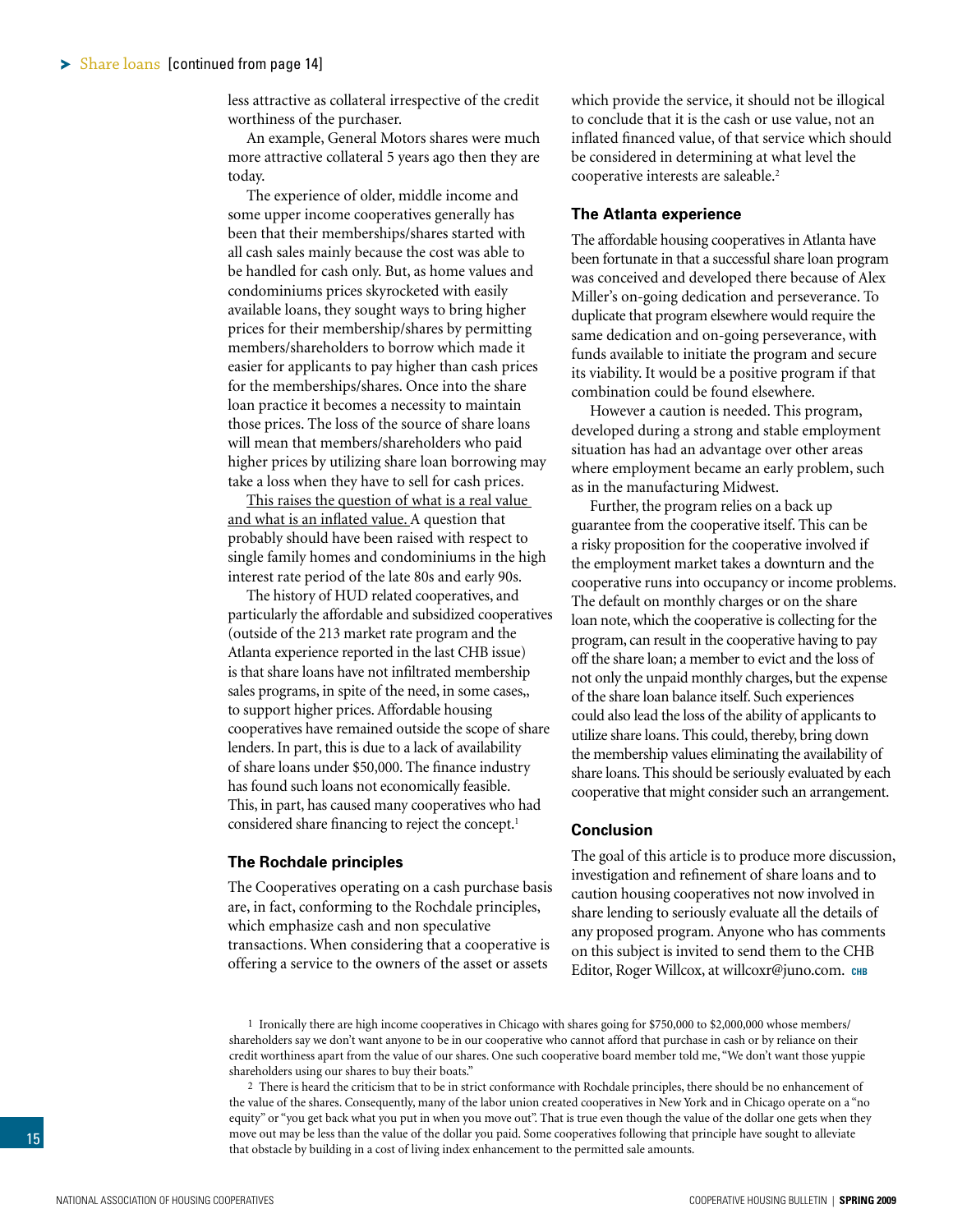### THE BACK porch

## **'3R' program summer special**

<span id="page-15-0"></span>The NAHC Excellence in Governance Committee, which manages the NAHC "3R" program, is offering a special reduced rate this summer for the "3R" one-day workshop program.

These workshops are designed to be held in the host co-op's board or community room. Each workshop presents proven cooperative principles and housing coop standards and practices, as adjusted to fit the host co-op's unique cirsumstances and its organizational documents, rules and regulations. There is plenty of time for participants to ask questions and consider current "hot" local co-op issues.

**1 >** From May 1-August 1, all NAHC and association-member cooperatives will have an opportunity to sign up for an NAHC-sponsored "3R" one-day workshop at a special reduced rate. It is hoped that all these classes will be held before October because the NAHC Annual Convention is scheduled to take place in San Francisco on October 9. Most workshops are scheduled on Saturdays from 10 a.m. to 4 p.m.

**2 >** Each workshop presenter will be chosen by the host co-op from a list of highly recommended trainers provided by the NAHC committee.

**3 >** Each workshop participant will receive a copy of a 150-page workbook on Roles, Risks and Rewards, the 3Rs for co-op boards.

**4 >** For classes scheduled during the May 1-August 1 period, the special group charge for up to 10 participants is \$975. A class may be ordered by one cooperative or by two similar coops working together. There will be an additional \$50 charge for each participant over the basic 10 to cover the cost of the additional workshop manuals and other extra expenses. Usually workshops are limited to a maximum of 20 participants. The cooperative also will have to cover the trainer's travel expenses.

These classes may be ordered by downloading the forms from the NAHC website, www.nahc.coop click on Programs and Services on the menu, select Education, and then 3Rs. You also may phone the NAHC Office at (202) 737 0797.

These one-day workshops are for "us." They are presented by experienced co-op member professionals, held in the sponsoring cooperative's board or community room, and adjusted to the legal documents and special features of each co-op at which they are held. Some NAHC associations already have had more than one-half of their co-op board members participate in "3R" workshops. Some co-ops are planning to make the workshop an annual event! CHB

**[Click here to go directly to the 3R](http://www.coophousing.org/DisplayPage.aspx?id=144&bMenu=88) Program web page.**

**NAHC** 1444 I Street, N.W., Suite 700 Washington, D.C. 20005-6542 202.737.0797 | fax 202.216.9646 www.coophousing.org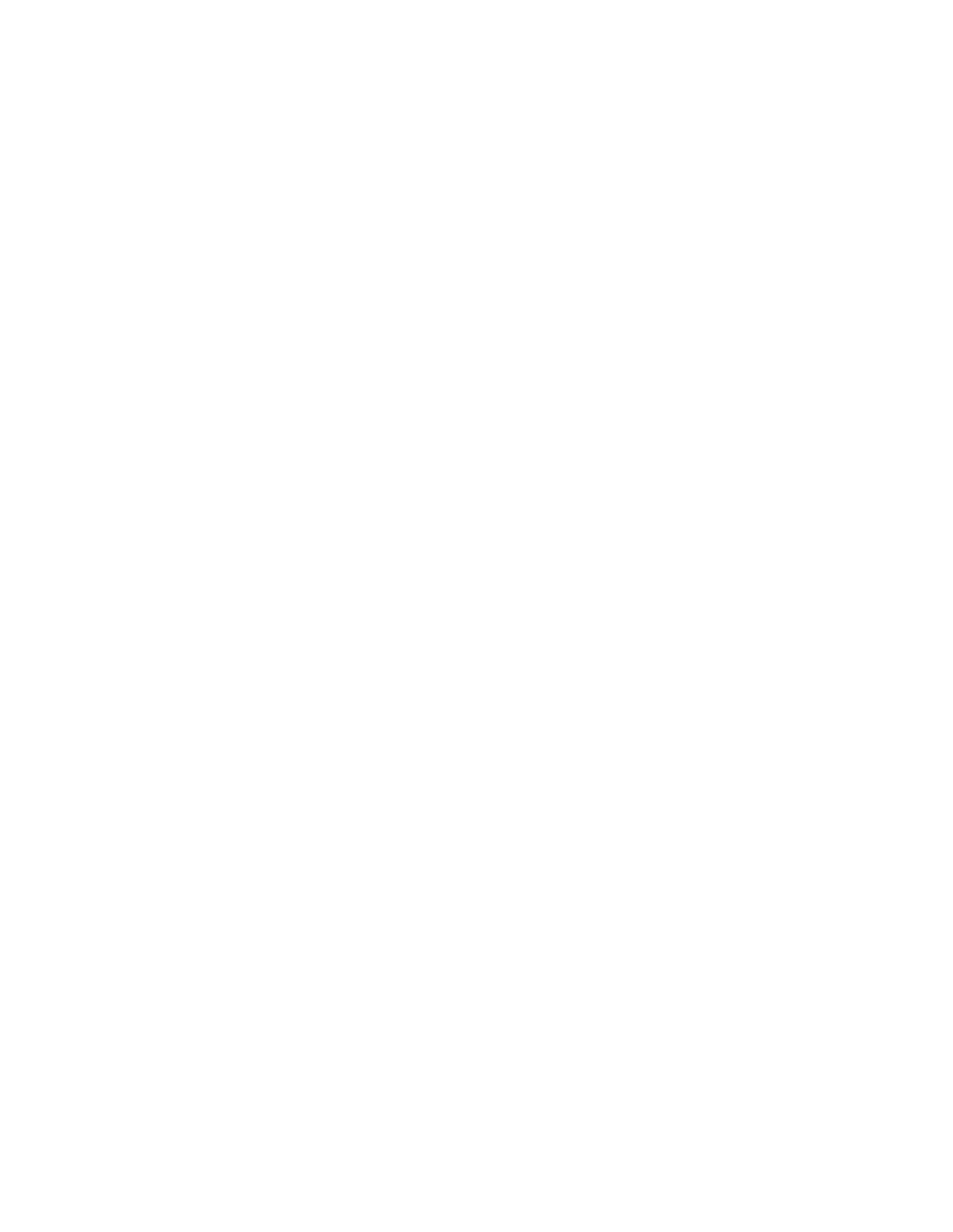

## **3 EASY WAYS TO REGISTER**

Visit www.nahc.coop for online registration

**ONLINE FAX Complete both pages MAIL** Complete both pages of the registration form and fax to 202-216-9646



**Page 1 of 2**

## **FOR INDIVIDUAL COMPLETING REGISTRATION**

Please make copies of this form for multiple registrants.

| Co-op/Organization:    |  |
|------------------------|--|
| (Please print or type) |  |
|                        |  |

Name: when the contract of the contract of the contract of the contract of the contract of the contract of the contract of the contract of the contract of the contract of the contract of the contract of the contract of the

**1**

**2**

Phone Number: <u>Communications and Communications and Email Address: Communications and Communications and Communications and Communications and Communications and Communications and Communications and Communications and Co</u>

## **ATTENDEE PROFILE REGISTRATION INFORMATION**

| Phone Number: Lawrence and the state of the state of the state of the state of the state of the state of the state of the state of the state of the state of the state of the state of the state of the state of the state of | (please include for confirmation and updated communications)                      |                                             |
|-------------------------------------------------------------------------------------------------------------------------------------------------------------------------------------------------------------------------------|-----------------------------------------------------------------------------------|---------------------------------------------|
|                                                                                                                                                                                                                               |                                                                                   |                                             |
|                                                                                                                                                                                                                               | Do you have special access needs? (please describe) _____________________________ |                                             |
| <b>Please select all that apply and all amon a Co-op Board</b>                                                                                                                                                                |                                                                                   | $\Box$ am a Professional in the Co-op Field |
|                                                                                                                                                                                                                               | I am President or President Elect of a Co-op Board                                | $\Box$ am a first-time attendee             |

#### **CONFERENCE REGISTRATION FEES 3**

Registration fees include admission to all sessions, the exhibit hall, the Opening Reception on Friday, the Awards Luncheon on Saturday, and the Strut Your Stuff: Co-op Pride Luncheon on Sunday.

| <b>Conference Registration Fees</b>     | By July 31        | After July 31    |                              |  |
|-----------------------------------------|-------------------|------------------|------------------------------|--|
| <b>Solution</b> First NAHC Member       | <sup>\$</sup> 685 | <sup>\$740</sup> |                              |  |
| <b>Additional NAHC Member</b>           | <sup>\$</sup> 600 | 5650             |                              |  |
| $\Box$ Non Member                       | \$800             | \$850            |                              |  |
| □ California Housing Co-op (Non-Member) | 5685              | \$740            | <b>TOTAL CONFERENCE FEES</b> |  |
|                                         |                   |                  |                              |  |

## **4 RCM CERTIFICATION COURSE FEES**

The RCM Certification Course is an additional fee, separate from the conference. If you plan to be RCM certified, please register below.

| <b>RCM Ce</b><br><b>\ Certification Course Fees</b> | July 31<br>B٧ | July              |                   |  |
|-----------------------------------------------------|---------------|-------------------|-------------------|--|
| $\Box$ NAHC Member                                  | 680           | <sup>5</sup> 730  |                   |  |
| $\Box$ Non Member                                   | 750           | <sup>\$</sup> 830 | L RCM COURSE FEES |  |

**Page 1 of 2 www.nahc.coop**